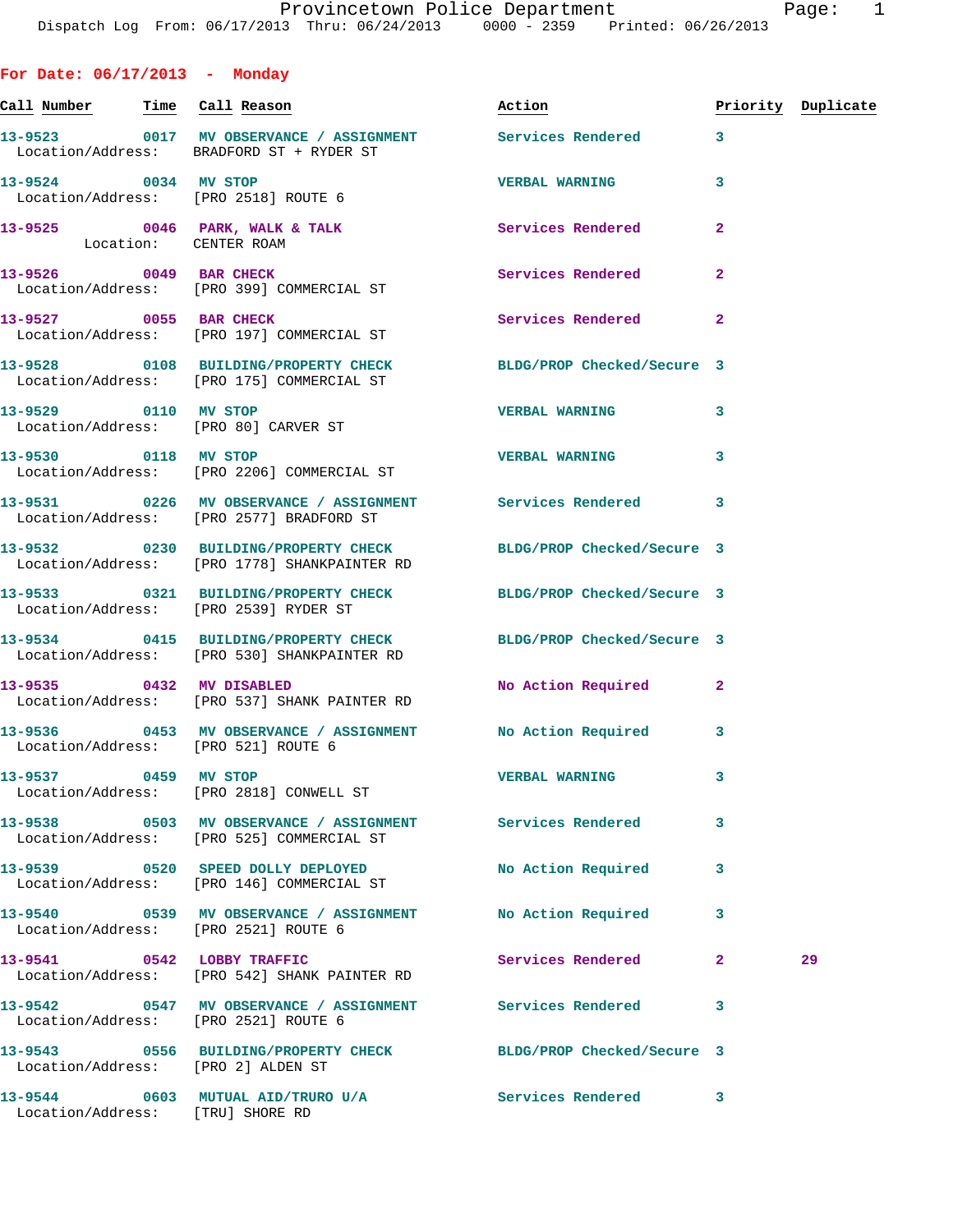|                                                                       | Provincetown Police Department The Page: 2<br>Dispatch Log From: 06/17/2013 Thru: 06/24/2013 0000 - 2359 Printed: 06/26/2013 |                          |                |  |
|-----------------------------------------------------------------------|------------------------------------------------------------------------------------------------------------------------------|--------------------------|----------------|--|
|                                                                       | 13-9545 0705 OPERATION NOTICE No Action Required 2<br>Location/Address: [PRO 2543] MACMILLAN WHARF                           |                          |                |  |
|                                                                       | 13-9546 0740 MV OBSERVANCE / ASSIGNMENT No Action Required 3<br>Location/Address: [PRO 2521] ROUTE 6                         |                          |                |  |
|                                                                       |                                                                                                                              |                          | 1              |  |
|                                                                       | 13-9548 0837 BUILDING/PROPERTY CHECK BLDG/PROP Checked/Secure 3<br>Location/Address: [PRO 2898] JEROME SMITH RD              |                          |                |  |
|                                                                       | 13-9550 0844 STAY AWAY COMPLAINT<br>Location/Address: [PRO 542] SHANK PAINTER RD                                             | SPOKEN TO                | 3              |  |
|                                                                       | 13-9552 1004 BUILDING/PROPERTY CHECK Services Rendered<br>Location/Address: [PRO 391] COMMERCIAL ST                          |                          | 3              |  |
|                                                                       | 13-9553 1007 LANDLORD/TENANT<br>Location/Address: [PRO 1873] COMMERCIAL ST                                                   | Services Rendered        | $\mathbf{2}$   |  |
|                                                                       | 13-9554 1011 MV STOP<br>Location/Address: [PRO 3430] COMMERCIAL ST                                                           | <b>VERBAL WARNING</b>    | 3              |  |
| 13-9555 1022 COURT                                                    | Location/Address: [PRO 542] SHANK PAINTER RD                                                                                 | Services Rendered 3      |                |  |
|                                                                       | 13-9556 1038 FLIGHT COVERAGE<br>Location/Address: [PRO 516] RACE POINT RD                                                    | No Action Required       | $\mathbf{3}$   |  |
|                                                                       | 13-9557 1127 FOLLOW UP<br>Location/Address: [PRO 569] WINSLOW ST                                                             | FOLLOW UP                | $\overline{2}$ |  |
|                                                                       | 13-9558 1158 LOST DRIVER'S LICENSE 10 Services Rendered<br>Location/Address: [PRO 542] SHANK PAINTER RD                      |                          | 3              |  |
|                                                                       | 13-9559 1215 FLIGHT COVERAGE<br>Location/Address: [PRO 516] RACE POINT RD                                                    | SPOKEN TO                | $\mathbf{2}$   |  |
| Location/Address: COMMERCIAL ST                                       | 13-9560 1306 ALARM - FIRE                                                                                                    | <b>Unfounded</b>         | 1              |  |
| Location/Address: WINSLOW ST                                          | 13-9561 1334 PARKING METER BROKEN                                                                                            | <b>Services Rendered</b> |                |  |
|                                                                       | 13-9562 1345 PARK, WALK & TALK Services Rendered<br>Location/Address: [PRO 216] COMMERCIAL ST                                |                          | $\overline{2}$ |  |
|                                                                       | 13-9563 1406 FLIGHT COVERAGE<br>Location/Address: [PRO 516] RACE POINT RD                                                    | Services Rendered        | $\overline{2}$ |  |
|                                                                       | 13-9564 1414 FOUND WALLET<br>Location/Address: [PRO 542] SHANK PAINTER RD                                                    | No Action Required       | 3              |  |
|                                                                       | 13-9565 1453 TOUR BUS BLOCKING ROAD<br>Location/Address: [PRO 105] COMMERCIAL ST                                             | Services Rendered        | $\overline{2}$ |  |
| Location/Address: CONWELL ST + ROUTE 6<br>Refer To Accident: 13-30-AC | 13-9566 1458 MV ACCIDENT                                                                                                     | <b>Services Rendered</b> | 1              |  |
|                                                                       | 13-9567 1554 MV HIT & RUN<br>Location/Address: [PRO 3296] SHANK PAINTER RD                                                   | Services Rendered        | 2              |  |
| 13-9568 1619 FOLLOW UP<br>Location/Address: [PRO 414] CONWELL ST      |                                                                                                                              | <b>FOLLOW UP</b>         | $\overline{2}$ |  |
| 13-9569 1644 MV ACCIDENT<br>Location/Address: RYDER ST                |                                                                                                                              | Services Rendered        | 1              |  |
| 13-9570 1655 ANIMAL CALL                                              |                                                                                                                              | <b>VERBAL WARNING</b>    | $\overline{2}$ |  |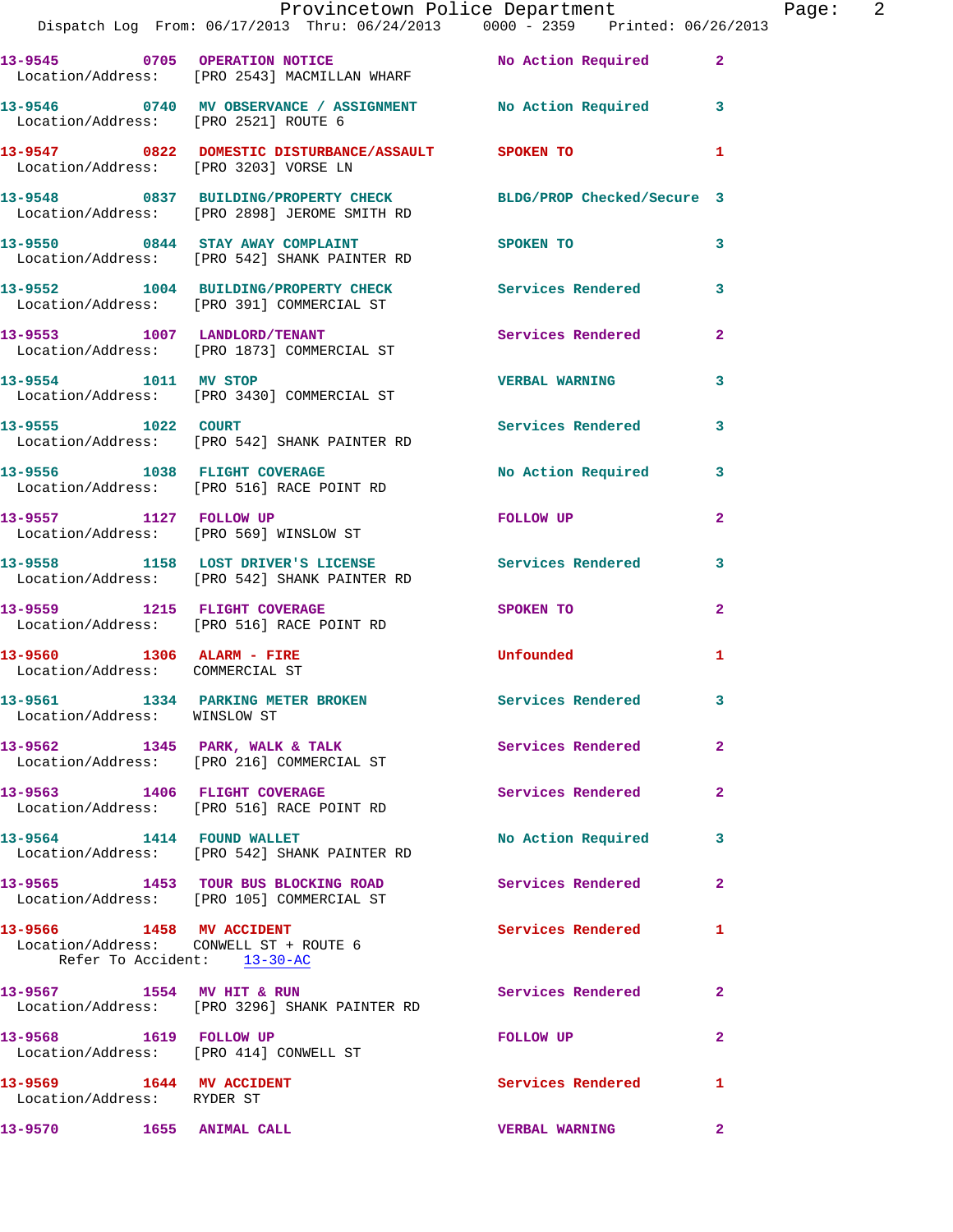|                                 | Dispatch Log From: 06/17/2013 Thru: 06/24/2013 0000 - 2359 Printed: 06/26/2013                                  | Provincetown Police Department                                                                                 | Page: 3      |
|---------------------------------|-----------------------------------------------------------------------------------------------------------------|----------------------------------------------------------------------------------------------------------------|--------------|
|                                 | Location/Address: [PRO 602] STANDISH ST                                                                         |                                                                                                                |              |
|                                 | 13-9571 1711 ASSIST CITIZEN<br>Location/Address: [PRO 1237] MILLER HILL RD                                      | Services Rendered 3                                                                                            |              |
|                                 | 13-9572 1738 ASSIST CITIZEN<br>Location/Address: [PRO 547] COMMERCIAL ST                                        | SPOKEN TO                                                                                                      | 3            |
| Location/Address: RACE POINT RD | 13-9573 1751 ALARM - GENERAL                                                                                    | Services Rendered 1                                                                                            |              |
|                                 | 13-9574 1801 AIRCRAFT<br>Location/Address: [PRO 516] RACE POINT RD                                              | Services Rendered                                                                                              | $\mathbf{2}$ |
| 13-9575 1805 ALARM - FIRE       | Location/Address: [PRO 106] COMMERCIAL ST                                                                       | False Alarm <b>Exercise Service Service Service</b>                                                            | $\mathbf{1}$ |
|                                 | 13-9576 1845 FOUND POODLES<br>Location/Address: [PRO 16] BRADFORD ST                                            | Services Rendered                                                                                              | $\mathbf{2}$ |
|                                 | 13-9577 1904 MEDICAL EMERGENCY/DOT<br>Location/Address: [PRO 440] HARRY KEMP WAY                                | Transported to Hospital 1                                                                                      |              |
|                                 | 13-9578 1915 ESCORT/TRANSPORT<br>Location/Address: [PRO 3670] SHANK PAINTER RD                                  | Services Rendered 3                                                                                            |              |
|                                 | 13-9579 1951 BUILDING/PROPERTY CHECK<br>Location/Address: [PRO 2898] JEROME SMITH RD                            | BLDG/PROP Checked/Secure 3                                                                                     |              |
|                                 | 13-9580 1959 MV STOP<br>Location/Address: BRADFORD ST + HIGH POLE HILL                                          | VERBAL WARNING 3                                                                                               |              |
|                                 | 13-9581 2017 BUILDING/PROPERTY CHECK BLDG/PROP Checked/Secure 3<br>Location/Address: [PRO 1638] COMMERCIAL ST   |                                                                                                                |              |
|                                 | 13-9582 2034 BUILDING/PROPERTY CHECK<br>Location/Address: [PRO 306] COMMERCIAL ST                               | BLDG/PROP Checked/Secure 3                                                                                     |              |
|                                 | 13-9583 2050 BUILDING/PROPERTY CHECK BLDG/PROP Checked/Secure 3<br>Location/Address: [PRO 175] COMMERCIAL ST    |                                                                                                                |              |
|                                 | 13-9584 2105 BUILDING/PROPERTY CHECK BLDG/PROP Checked/Secure 3<br>Location/Address: [PRO 105] COMMERCIAL ST    |                                                                                                                |              |
|                                 | 13-9585 2124 BUILDING/PROPERTY CHECK BLDG/PROP Checked/Secure 3<br>Location/Address: [PRO 2898] JEROME SMITH RD |                                                                                                                |              |
|                                 | 13-9586 2127 ALARM - GENERAL<br>Location/Address: [PRO 1608] WATSONS CT                                         | False Alarm and the state of the state of the state of the state of the state of the state of the state of the | $\mathbf{1}$ |
| 13-9587 2129 COMPLAINT          | Location/Address: HARRY KEMP WAY + HOWLAND ST                                                                   | Services Rendered 3                                                                                            |              |
|                                 | 13-9588 2155 LOST MA LICENSE<br>Location/Address: [PRO 3331] COMMERCIAL ST                                      | Services Rendered                                                                                              | 3            |
|                                 | 13-9589 2333 BUILDING/PROPERTY CHECK BLDG/PROP Checked/Secure 3<br>Location/Address: [PRO 2898] JEROME SMITH RD |                                                                                                                |              |
|                                 | 13-9590 2336 BUILDING/PROPERTY CHECK<br>Location/Address: [PRO 182] COMMERCIAL ST                               | BLDG/PROP Checked/Secure 3                                                                                     |              |
|                                 | 13-9592 2337 BUILDING/PROPERTY CHECK<br>Location/Address: [PRO 3609] COMMERCIAL ST                              | BLDG/PROP Checked/Secure 3                                                                                     |              |
|                                 | 13-9593 2343 BUILDING/PROPERTY CHECK BLDG/PROP Checked/Secure 3<br>Location/Address: [PRO 2542] COMMERCIAL ST   |                                                                                                                |              |
|                                 | 13-9594 2346 ARREST / DOMESTIC<br>Location/Address: [PRO 3670] SHANK PAINTER RD<br>Refer To Arrest: 13-101-AR   | Arrest(s) Made 1                                                                                               |              |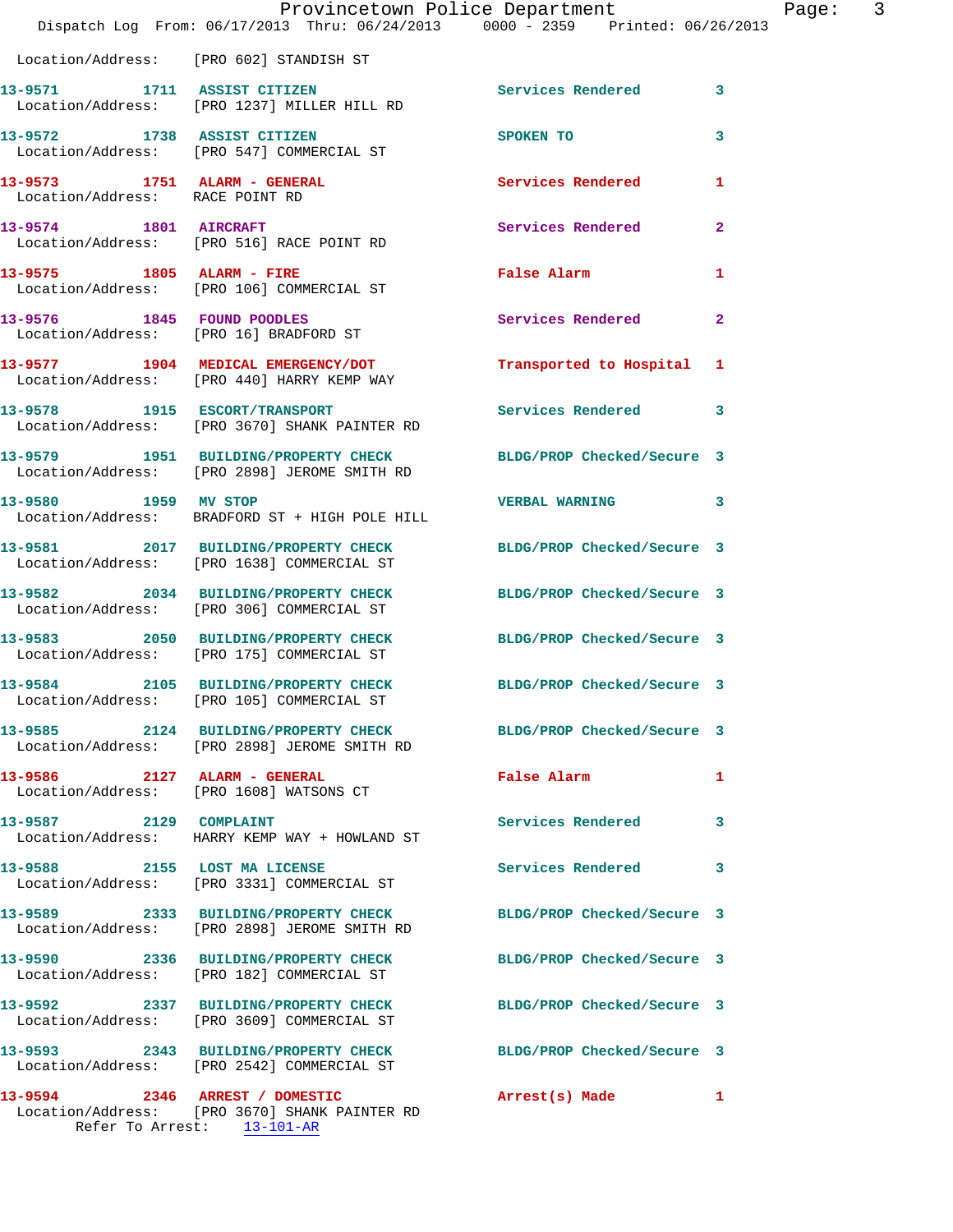| For Date: $06/18/2013$ - Tuesday                        |                                                                                                               |                            |              |    |
|---------------------------------------------------------|---------------------------------------------------------------------------------------------------------------|----------------------------|--------------|----|
|                                                         | 13-9595 0039 LOBBY TRAFFIC<br>Location/Address: [PRO 542] SHANK PAINTER RD                                    | Services Rendered 2        |              | 19 |
|                                                         | 13-9596 0043 BUILDING/PROPERTY CHECK BLDG/PROP Checked/Secure 3<br>Location/Address: [PRO 440] HARRY KEMP WAY |                            |              |    |
| 13-9597 0106 COMPLAINT                                  | Location/Address: [PRO 105] COMMERCIAL ST                                                                     | Unfounded                  | 3            |    |
|                                                         | 13-9598 0110 MV OBSERVANCE / ASSIGNMENT No Action Required 3<br>Location/Address: [PRO 2577] BRADFORD ST      |                            |              |    |
|                                                         | 13-9599 0122 DISTURBANCE<br>Location/Address: COMMERCIAL ST + ATLANTIC AVE                                    | Could Not Locate           | 1            |    |
|                                                         | 13-9601 0148 FOUND JCKT/CELL PHONE/RETURNED No Action Required 3<br>Location/Address: [PRO 105] COMMERCIAL ST |                            |              |    |
|                                                         | 13-9602 0153 BUILDING/PROPERTY CHECK<br>Location/Address: [PRO 182] COMMERCIAL ST                             | BLDG/PROP Checked/Secure 3 |              |    |
|                                                         | 13-9603 0202 BUILDING/PROPERTY CHECK<br>Location/Address: [PRO 530] SHANKPAINTER RD                           | BLDG/PROP Checked/Secure 3 |              |    |
|                                                         | 13-9604 0206 BUILDING/PROPERTY CHECK<br>Location/Address: [PRO 1778] SHANKPAINTER RD                          | BLDG/PROP Checked/Secure 3 |              |    |
| 13-9606 0257 MEDICAL EMERGENCY                          | Location/Address: [PRO 895] COTTAGE ST                                                                        | Transported to Hospital 1  |              |    |
|                                                         | 13-9607 0514 BUILDING/PROPERTY CHECK<br>Location/Address: [PRO 306] COMMERCIAL ST                             | BLDG/PROP Checked/Secure 3 |              |    |
|                                                         | 13-9608 0524 BUILDING/PROPERTY CHECK<br>Location/Address: [PRO 488] MAYFLOWER ST                              | BLDG/PROP Checked/Secure 3 |              |    |
|                                                         | 13-9609 0600 MV OBSERVANCE / ASSIGNMENT No Action Required 3<br>Location/Address: BRADFORD ST + RYDER ST      |                            |              |    |
|                                                         | 13-9610 0606 AIRCRAFT-FLIGHT COVERAGE Services Rendered<br>Location/Address: [PRO 516] RACE POINT RD          |                            | 2            |    |
| 13-9611                                                 | 0614 SPEED DOLLY DEPLOYED<br>Location/Address: GOSNOLD ST + BRADFORD ST                                       | No Action Required 3       |              |    |
| 13-9612 0621 DISORDERLY                                 | Location/Address: [PRO 1866] COMMERCIAL ST                                                                    | SPOKEN TO                  | $\mathbf{2}$ |    |
| 13-9613 0658 FOLLOW UP                                  | Location/Address: [PRO 1895] BRADFORD ST                                                                      | Peace Restored             | $\mathbf{2}$ |    |
| Location/Address: [PRO 2754] ROUTE 6                    | 13-9614 0743 ASSIST AGENCY / MUTUAL AID Services Rendered                                                     |                            | 3            |    |
| 13-9615 0802 AIRCRAFT                                   | Location/Address: [PRO 516] RACE POINT RD                                                                     | Services Rendered          | $\mathbf{2}$ |    |
| 13-9616 0830 FOLLOW UP                                  | Location/Address: [PRO 3296] SHANK PAINTER RD                                                                 | Services Rendered          | $\mathbf{2}$ |    |
| 13-9617 0920 MV ACCIDENT<br>Refer To Accident: 13-31-AC | Location/Address: MONTELLO ST + COMMERCIAL ST                                                                 | <b>Services Rendered</b>   | $\mathbf{1}$ |    |
| 13-9618 0952 LOST WALLET/FOUND                          |                                                                                                               | Services Rendered 3        |              |    |

Location/Address: [PRO 542] SHANK PAINTER RD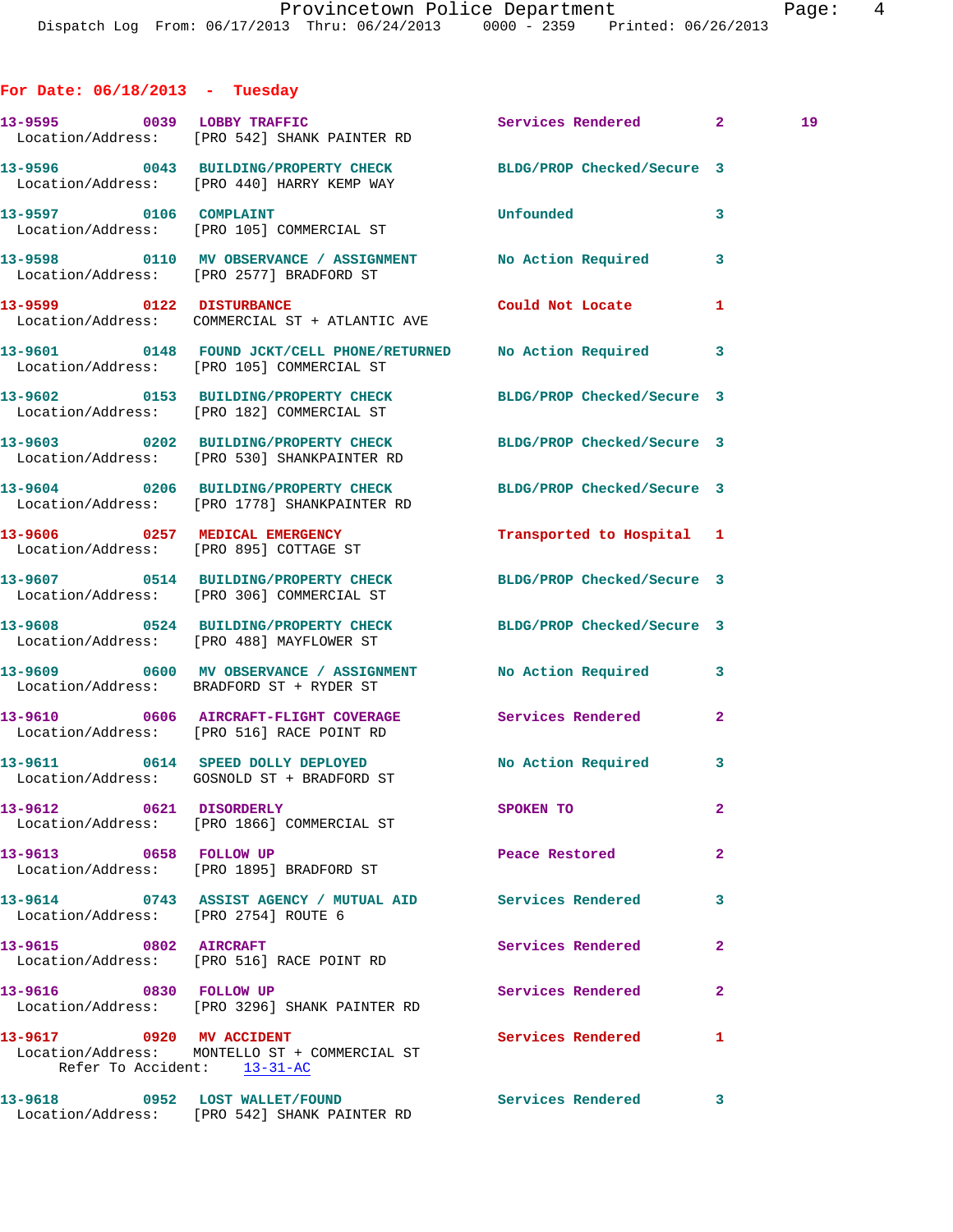|                                                                                                 | Provincetown Police Department The Page: 5<br>Dispatch Log From: 06/17/2013 Thru: 06/24/2013 0000 - 2359 Printed: 06/26/2013 |                        |                |
|-------------------------------------------------------------------------------------------------|------------------------------------------------------------------------------------------------------------------------------|------------------------|----------------|
|                                                                                                 | 13-9619 1016 MV COMPLAINT 100 Services Rendered 2<br>Location/Address: [PRO 542] SHANK PAINTER RD                            |                        |                |
| Location/Address: [PRO 571] ALDEN ST                                                            | 13-9620 1040 BUILDING/PROPERTY CHECK BLDG/PROP Checked/Secure 3                                                              |                        |                |
|                                                                                                 |                                                                                                                              | Peace Restored         | 3              |
|                                                                                                 | 13-9622 1115 PROPERTY DAMAGE Services Rendered 3<br>Location/Address: [PRO 1916] COURT ST                                    |                        |                |
|                                                                                                 | 13-9623 1115 TICKET ISSUED<br>Location/Address: [PRO 1641] BRADFORD ST                                                       | Services Rendered      | $\mathbf{2}$   |
|                                                                                                 | 13-9624 1210 MV ACCIDENT/MINOR<br>Location/Address: [PRO 12] BRADFORD ST                                                     | Services Rendered      | 1              |
|                                                                                                 | 13-9625 1319 FOUND WALLET<br>Location/Address: [PRO 3296] SHANK PAINTER RD                                                   | Services Rendered 3    |                |
| Location/Address: COMMERCIAL ST                                                                 | 13-9626 1452 FOUND MA LICENSE Services Rendered                                                                              |                        | 3              |
| Location/Address: [PRO 3287] ROUTE 6                                                            | 13-9627 1505 BUILDING/PROPERTY CHECK BLDG/PROP Checked/Secure 3                                                              |                        |                |
| Location/Address: [PRO 2521] ROUTE 6                                                            | 13-9628 1526 MV OBSERVANCE / ASSIGNMENT Services Rendered 3                                                                  |                        |                |
| 13-9629 1532 MV STOP                                                                            | Location/Address: [PRO 2513] ROUTE 6                                                                                         | <b>VERBAL WARNING</b>  | 3              |
| Location/Address: [PRO 2513] ROUTE 6                                                            | 13-9630 1535 MV STOP                                                                                                         | <b>VERBAL WARNING</b>  | 3              |
| 13-9631 1543 FOLLOW UP<br>Location/Address: [PRO 414] CONWELL ST<br>Refer To Accident: 13-30-AC |                                                                                                                              | Services Rendered      | $\mathbf{2}$   |
|                                                                                                 | 13-9632 1547 PARK, WALK & TALK<br>Location/Address: [PRO 526] RYDER ST EXT                                                   | Services Rendered      | 2              |
| 13-9633 1555 ANIMAL CALL<br>Location/Address: COMMERCIAL ST                                     |                                                                                                                              | <b>VERBAL WARNING</b>  | $\overline{2}$ |
|                                                                                                 | 13-9634 1601 CAPSIZED SAILBOAT<br>Location/Address: [PRO 597] COMMERCIAL ST                                                  | Services Rendered      | $\mathbf{1}$   |
| 13-9635 1616 MV STOP<br>Location/Address: MONTELLO ST                                           |                                                                                                                              | <b>VERBAL WARNING</b>  | 3              |
| 13-9636 1629 SERVE SUMMONS<br>Location/Address: BRADFORD ST                                     |                                                                                                                              | <b>GONE ON ARRIVAL</b> | 3              |
|                                                                                                 | 13-9637 1639 SERVE SUMMONS<br>Location/Address: [PRO 564] BAYBERRY AVE                                                       | <b>GONE ON ARRIVAL</b> | 3              |
|                                                                                                 | 13-9638 1640 SIGN COMPLAINT<br>Location/Address: [PRO 564] BAYBERRY AVE                                                      | Services Rendered      | 3              |
| 13-9639 1643 DOG BITE                                                                           | Location/Address: [PRO 16] BRADFORD ST                                                                                       | SPOKEN TO              | $\mathbf{2}$   |
| Location: DOWNTOWN                                                                              | 13-9640 1655 PARK, WALK & TALK                                                                                               | Services Rendered      | $\overline{2}$ |
|                                                                                                 | 13-9642 1734 LOST I PHONE 5<br>Location/Address: [PRO 3736] COMMERCIAL ST                                                    | Services Rendered      | 3              |
|                                                                                                 | 13-9643 1838 FLIGHT COVERAGE                                                                                                 | Services Rendered      | $\mathbf{2}$   |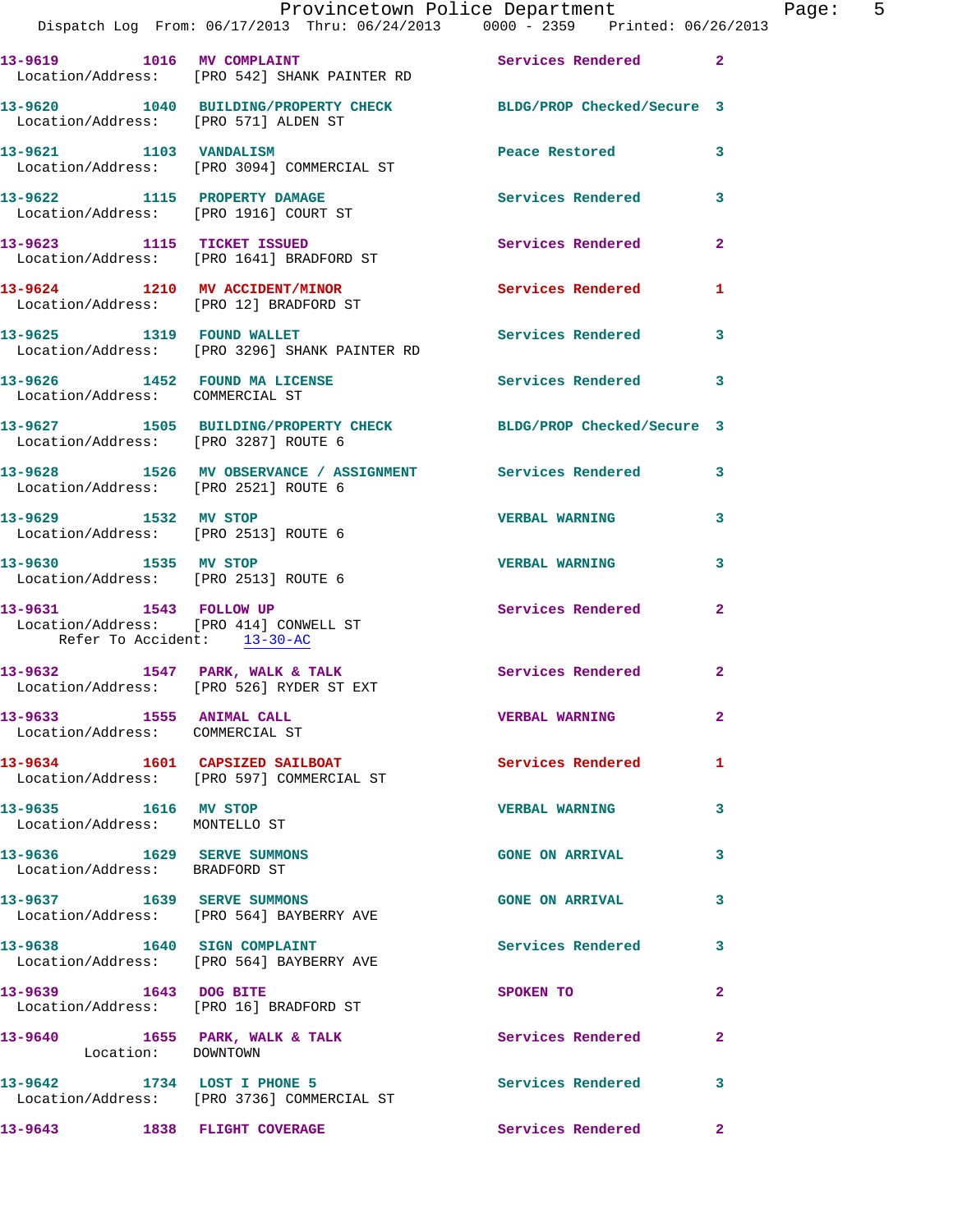|                                                       |                                                                            | Provincetown Police Department<br>Dispatch Log From: 06/17/2013 Thru: 06/24/2013 0000 - 2359 Printed: 06/26/2013 |                | Page: 6 |  |
|-------------------------------------------------------|----------------------------------------------------------------------------|------------------------------------------------------------------------------------------------------------------|----------------|---------|--|
|                                                       | Location/Address: [PRO 516] RACE POINT RD                                  |                                                                                                                  |                |         |  |
| Location/Address: STANDISH ST                         |                                                                            | 13-9644 1912 TRAFFIC CONTROL 1 Services Rendered 3                                                               |                |         |  |
|                                                       | Location/Address: [PRO 306] COMMERCIAL ST                                  | 13-9645 2013 BUILDING/PROPERTY CHECK BLDG/PROP Checked/Secure 3                                                  |                |         |  |
|                                                       |                                                                            | 13-9646 2019 BUILDING/PROPERTY CHECK BLDG/PROP Checked/Secure 3<br>Location/Address: [PRO 175] COMMERCIAL ST     |                |         |  |
|                                                       | Location/Address: [PRO 1638] COMMERCIAL ST                                 | 13-9647 2023 BUILDING/PROPERTY CHECK BLDG/PROP Checked/Secure 3                                                  |                |         |  |
|                                                       |                                                                            | 13-9648 2058 BUILDING/PROPERTY CHECK BLDG/PROP Checked/Secure 3<br>Location/Address: [PRO 3287] ROUTE 6          |                |         |  |
| Location/Address: [PRO 58] BRADFORD ST                |                                                                            | 13-9649 2108 MV OBSERVANCE / ASSIGNMENT Services Rendered                                                        | 3              |         |  |
| 13-9650 2145 MV STOP<br>Location/Address: BRADFORD ST |                                                                            | <b>VERBAL WARNING</b>                                                                                            | 3              |         |  |
|                                                       | 13-9651 2151 MV STOP<br>Location/Address: [PRO 44] BRADFORD ST             | Citation/Warning Issued 3                                                                                        |                |         |  |
| 13-9652 2225 MV STOP                                  | Location/Address: PEARL ST + BRADFORD ST                                   | <b>VERBAL WARNING</b>                                                                                            | 3              |         |  |
|                                                       | Location/Address: COMMERCIAL ST + RYDER ST                                 | 13-9653 2227 FOUND CREDIT CARD/RETURNED Services Rendered                                                        | 3              |         |  |
|                                                       | Location/Address: [PRO 165] COMMERCIAL ST                                  | 13-9654 2248 BY-LAW VIOLATION VERBAL WARNING                                                                     | $\overline{2}$ |         |  |
| Location/Address: [PRO 2539] RYDER ST                 |                                                                            | 13-9655 2256 ASSIST AGENCY / Services Rendered                                                                   | 3              |         |  |
| Location/Address: [PRO 444] HIGH POLE                 |                                                                            | 13-9656 2313 BUILDING/PROPERTY CHECK BLDG/PROP Checked/Secure 3                                                  |                |         |  |
|                                                       | Location/Address: [PRO 3256] COMMERCIAL ST                                 | 13-9657 2317 BUILDING/PROPERTY CHECK BLDG/PROP Checked/Secure 3                                                  |                |         |  |
|                                                       | Location/Address: [PRO 530] SHANKPAINTER RD                                | 13-9658 2345 BUILDING/PROPERTY CHECK BLDG/PROP Checked/Secure 3                                                  |                |         |  |
|                                                       | Location/Address: RYDER ST + BRADFORD ST                                   | 13-9659 2348 MV OBSERVANCE / ASSIGNMENT Services Rendered                                                        | 3              |         |  |
| For Date: $06/19/2013$ - Wednesday                    |                                                                            |                                                                                                                  |                |         |  |
|                                                       | 13-9660 0001 LOBBY TRAFFIC<br>Location/Address: [PRO 542] SHANK PAINTER RD | Services Rendered 2                                                                                              |                | 22      |  |
|                                                       | Location/Address: [PRO 2577] BRADFORD ST                                   | 13-9661 0011 MV OBSERVANCE / ASSIGNMENT Services Rendered 3                                                      |                |         |  |
|                                                       | Location/Address: [PRO 105] COMMERCIAL ST                                  | 13-9662 0018 BUILDING/PROPERTY CHECK BLDG/PROP Checked/Secure 3                                                  |                |         |  |
|                                                       | Location/Address: [PRO 519] RACE POINT RD                                  | 13-9663 0030 BUILDING/PROPERTY CHECK BLDG/PROP Checked/Secure 3                                                  |                |         |  |
|                                                       | Location/Address: BRADFORD ST + RYDER ST                                   | 13-9664 0035 MV OBSERVANCE / ASSIGNMENT Services Rendered                                                        | 3              |         |  |
|                                                       | Location/Address: [PRO 488] MAYFLOWER ST                                   | 13-9666 0037 BUILDING/PROPERTY CHECK BLDG/PROP Checked/Secure 3                                                  |                |         |  |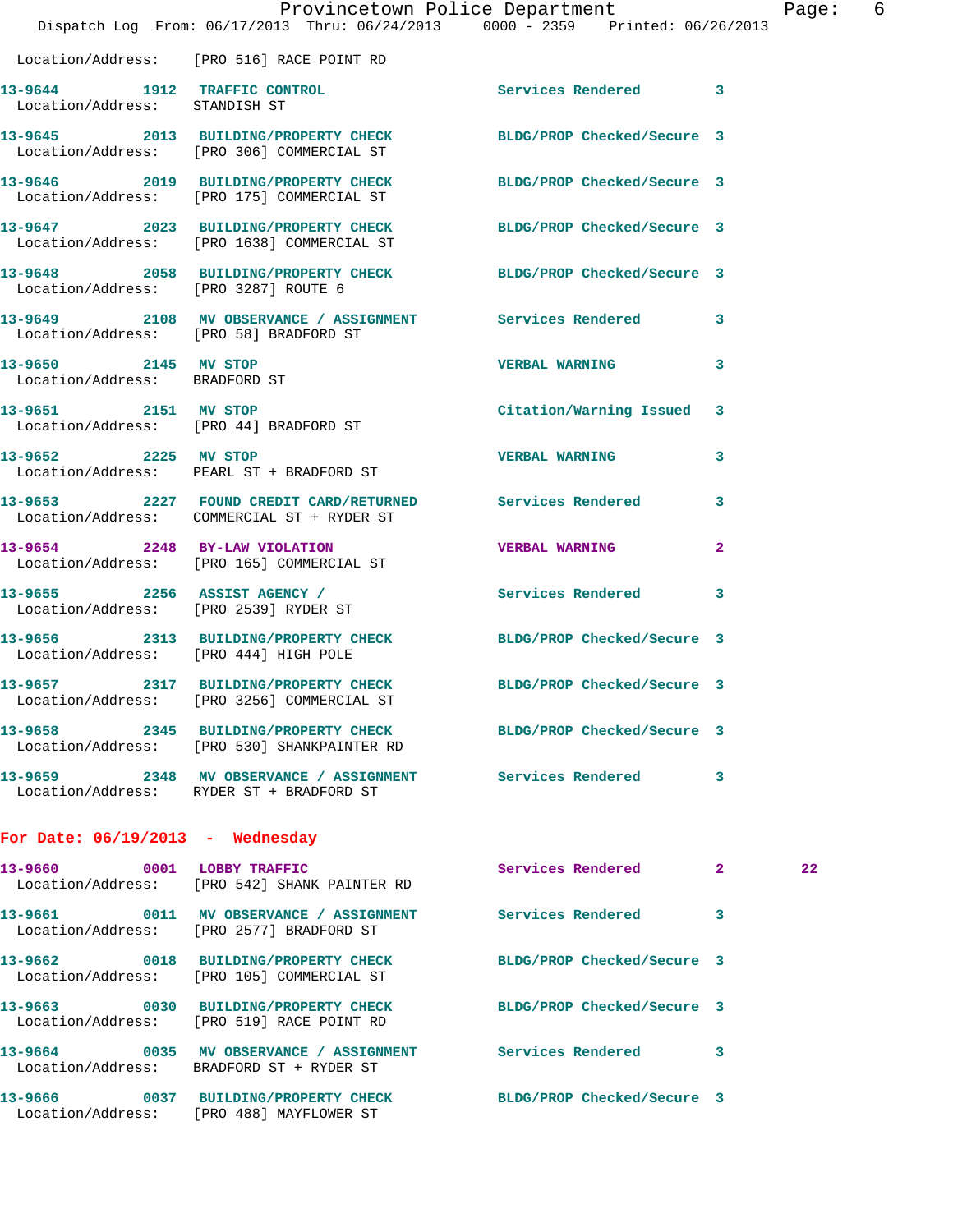|                                                                     | Provincetown Police Department<br>Dispatch Log From: 06/17/2013 Thru: 06/24/2013 0000 - 2359 Printed: 06/26/2013 |                            |              |
|---------------------------------------------------------------------|------------------------------------------------------------------------------------------------------------------|----------------------------|--------------|
| Location/Address: [PRO 2539] RYDER ST                               | 13-9665 0038 BUILDING/PROPERTY CHECK BLDG/PROP Checked/Secure 3                                                  |                            |              |
|                                                                     | 13-9667 0043 BUILDING/PROPERTY CHECK<br>Location/Address: [PRO 1646] WINSLOW ST                                  | BLDG/PROP Checked/Secure 3 |              |
|                                                                     | 13-9668 0112 TRAFFIC CONTROL<br>Location/Address: [PRO 3443] COMMERCIAL ST                                       | No Action Required         | 3            |
|                                                                     | 13-9669 0153 BUILDING/PROPERTY CHECK BLDG/PROP Checked/Secure 3<br>Location/Address: [PRO 3296] SHANK PAINTER RD |                            |              |
|                                                                     | 13-9670 0155 MV COMPLAINT<br>Location/Address: COMMERCIAL ST + RYDER ST                                          | <b>GONE ON ARRIVAL</b>     | 2            |
| Location/Address: [OT] ESSEX                                        | 13-9671 0306 ASSIST AGENCY / MUTUAL AID Taken/Referred to Other                                                  |                            | 3            |
|                                                                     | 13-9672 0509 BUILDING/PROPERTY CHECK BLDG/PROP Checked/Secure 3<br>Location/Address: [PRO 3259] MACMILLAN        |                            |              |
|                                                                     | 13-9673 0617 SPEED DOLLY DEPLOYED<br>Location/Address: [PRO 1886] BRADFORD ST                                    | No Action Required         | 3            |
| 13-9674 0704 INJURED COYOTE<br>Location/Address: [PRO 2519] ROUTE 6 |                                                                                                                  | Services Rendered          | $\mathbf{2}$ |
| 13-9676 0717 BIKE GENERAL                                           | Location/Address: [PRO 94] BRADFORD ST                                                                           | Services Rendered          | $\mathbf{2}$ |
|                                                                     | 13-9675 0742 BUILDING/PROPERTY CHECK BLDG/PROP Checked/Secure 3<br>Location/Address: [PRO 2206] COMMERCIAL ST    |                            |              |
|                                                                     | 13-9677 0800 MV OBSERVANCE / ASSIGNMENT No Action Required<br>Location/Address: [PRO 2521] ROUTE 6               |                            | 3            |
|                                                                     | 13-9678 0808 PARKING COMPLAINT / GENERAL Services Rendered<br>Location/Address: [PRO 825] COMMERCIAL ST          |                            | 3            |
|                                                                     | 13-9679 0920 WORKING ON ALARM SYSTEM Services Rendered<br>Location/Address: [PRO 155] COMMERCIAL ST              |                            | 1            |
|                                                                     | 13-9680 0941 BUILDING/PROPERTY CHECK<br>Location/Address: [PRO 3318] CEMETERY RD                                 | BLDG/PROP Checked/Secure 3 |              |
| Location/Address: [PRO 512] PRINCE ST                               | 13-9681 1017 BUILDING/PROPERTY CHECK BLDG/PROP Checked/Secure 3                                                  |                            |              |
| Location/Address: [PRO 564] BAYBERRY                                | 13-9682 1043 BUILDING/PROPERTY CHECK BLDG/PROP Checked/Secure 3                                                  |                            |              |
| Location/Address: [PRO 3287] ROUTE 6                                | 13-9684 1045 BUILDING/PROPERTY CHECK BLDG/PROP Checked/Secure 3                                                  |                            |              |
|                                                                     | 13-9686 1054 FOUND BLACK IPHONE<br>Location/Address: [PRO 146] COMMERCIAL ST                                     | <b>Services Rendered</b>   | 3            |
| 13-9685 1055 MV STOP<br>Location/Address: [PRO 2518] ROUTE 6        |                                                                                                                  | <b>VERBAL WARNING</b>      | 3            |
| Location/Address: [PRO 571] ALDEN ST                                | 13-9687 1134 BUILDING/PROPERTY CHECK                                                                             | BLDG/PROP Checked/Secure 3 |              |
| Location/Address: [PRO 444] HIGH POLE                               | 13-9688 1204 BUILDING/PROPERTY CHECK                                                                             | BLDG/PROP Checked/Secure 3 |              |
|                                                                     | 13-9689 1218 NOISE COMPLAINT<br>Location/Address: [PRO 3275] COMMERCIAL ST                                       | <b>SPOKEN TO</b>           | 3            |
| 13-9690 1235 PARK, WALK & TALK                                      | Location: CENTER ROAM                                                                                            | Services Rendered          | 2            |

Page: 7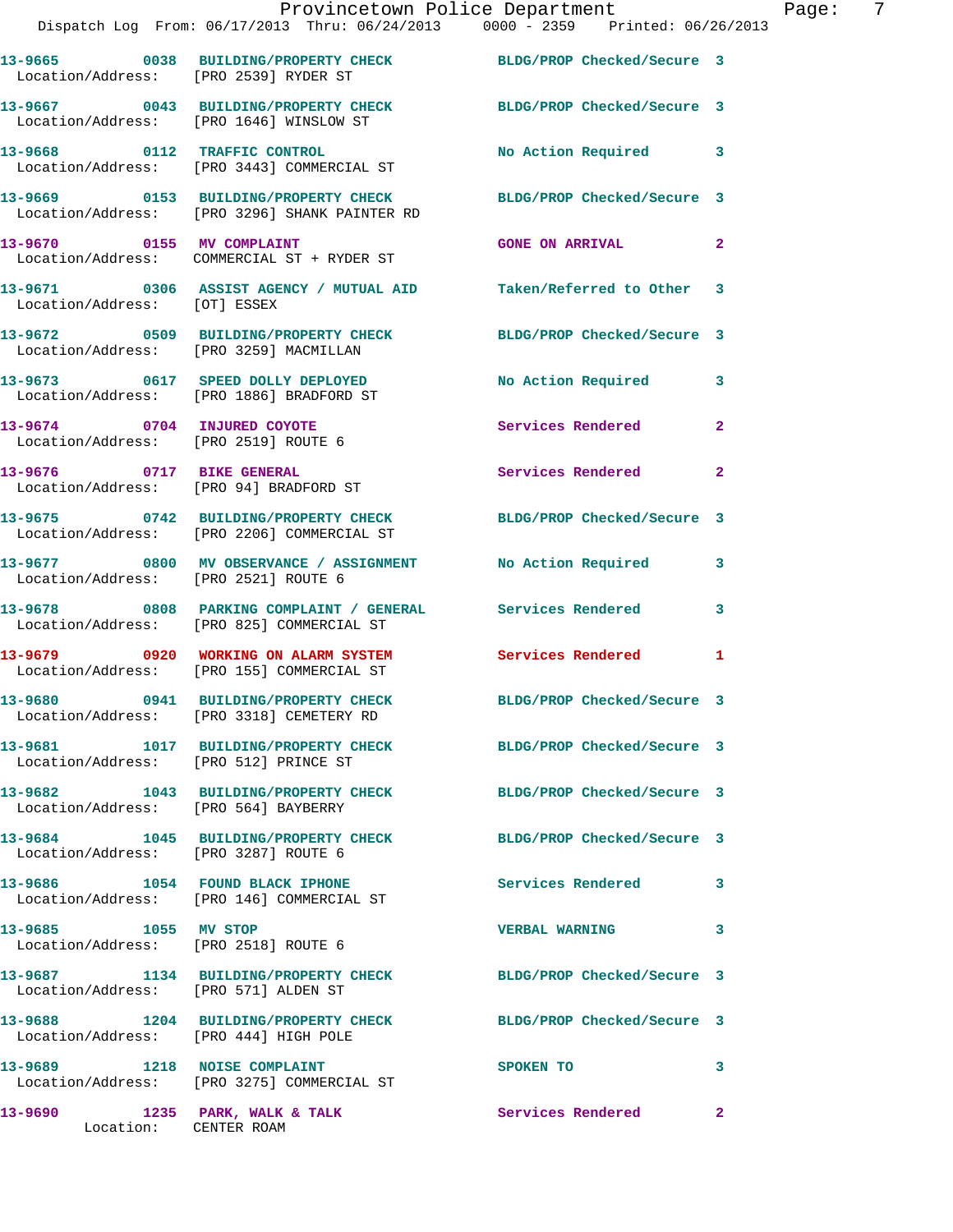|                                                             | 13-9691 1243 PARKING COMPLAINT / GENERAL Services Rendered 3<br>Location/Address: [PRO 526] RYDER ST EXT |                            |                |
|-------------------------------------------------------------|----------------------------------------------------------------------------------------------------------|----------------------------|----------------|
|                                                             | 13-9693 1306 DOMESTIC DISTURBANCE/ASSAULT SPOKEN TO<br>Location/Address: [PRO 542] SHANK PAINTER RD      |                            | 1              |
| 13-9694 1412 ASSIST CITIZEN                                 | Location/Address: [PRO 2859] BRADFORD ST                                                                 | <b>Services Rendered</b>   | 3              |
|                                                             | 13-9695 1434 KEEP THE PEACE<br>Location/Address: [PRO 154] COMMERCIAL ST                                 | Services Rendered          | $\overline{2}$ |
| 13-9696 1502 ASSIST CITIZEN                                 | Location/Address: [PRO 542] SHANK PAINTER RD                                                             | <b>Services Rendered</b>   | 3              |
| 13-9697 1516 911 MISDIAL                                    | Location/Address: [PRO 63] BRADFORD ST EXT                                                               | Services Rendered          | $\mathbf{1}$   |
| 13-9698 1518 MV HIT & RUN<br>Location/Address: RYDER ST EXT |                                                                                                          | <b>Services Rendered</b>   | $\mathbf{2}$   |
|                                                             | 13-9699 1609 ASSIST CITIZEN<br>Location/Address: [PRO 542] SHANK PAINTER RD                              | <b>Services Rendered</b>   | 3              |
| 13-9700 1634 ASSIST CITIZEN                                 | Location/Address: [PRO 1873] COMMERCIAL ST                                                               | SPOKEN TO                  | 3              |
| 13-9701 1708 COMPLAINT                                      | Location/Address: HOWLAND ST + HARRY KEMP WAY                                                            | Services Rendered          | 3              |
|                                                             | 13-9702 1716 LOST MARYLAND LICENSE<br>Location/Address: [PRO 542] SHANK PAINTER RD                       | Services Rendered          | 3              |
| 13-9703 1745 ALARM - GENERAL                                | Location/Address: [PRO 175] COMMERCIAL ST                                                                | False Alarm                | 1              |
|                                                             | 13-9704 1749 AIRCRAFT<br>Location/Address: [PRO 516] RACE POINT RD                                       | Services Rendered          | $\overline{2}$ |
| 13-9705 1818 NOISE COMPLAINT                                | Location/Address: [PRO 3275] COMMERCIAL ST                                                               | Services Rendered          | 3              |
| 13-9706 1856 EVALUATION                                     | Location/Address: [PRO 3670] SHANK PAINTER RD                                                            | <b>Services Rendered</b> 1 |                |
|                                                             | 13-9707 2028 BUILDING/PROPERTY CHECK<br>Location/Address: [PRO 306] COMMERCIAL ST                        | BLDG/PROP Checked/Secure 3 |                |
|                                                             | 13-9708 2055 BUILDING/PROPERTY CHECK<br>Location/Address: [PRO 1638] COMMERCIAL ST                       | BLDG/PROP Checked/Secure 3 |                |
|                                                             | 13-9709 2121 BUILDING/PROPERTY CHECK<br>Location/Address: [PRO 306] COMMERCIAL ST                        | BLDG/PROP Checked/Secure 3 |                |
|                                                             | 13-9710 2134 BUILDING/PROPERTY CHECK<br>Location/Address: [PRO 3609] COMMERCIAL ST                       | BLDG/PROP Checked/Secure 3 |                |
| 13-9711 2158 TRESPASS                                       | Location/Address: [PRO 3443] COMMERCIAL ST                                                               | <b>GONE ON ARRIVAL</b>     | $\mathbf{2}$   |
|                                                             | 13-9712 2202 BUILDING/PROPERTY CHECK<br>Location/Address: [PRO 1638] COMMERCIAL ST                       | BLDG/PROP Checked/Secure 3 |                |
| 13-9713 2207 MV STOP                                        | Location/Address: [PRO 2704] COMMERCIAL ST                                                               | <b>VERBAL WARNING</b>      | 3              |
|                                                             | 13-9714 2229 BUILDING/PROPERTY CHECK<br>Location/Address: [PRO 175] COMMERCIAL ST                        | BLDG/PROP Checked/Secure 3 |                |
|                                                             |                                                                                                          | BLDG/PROP Checked/Secure 3 |                |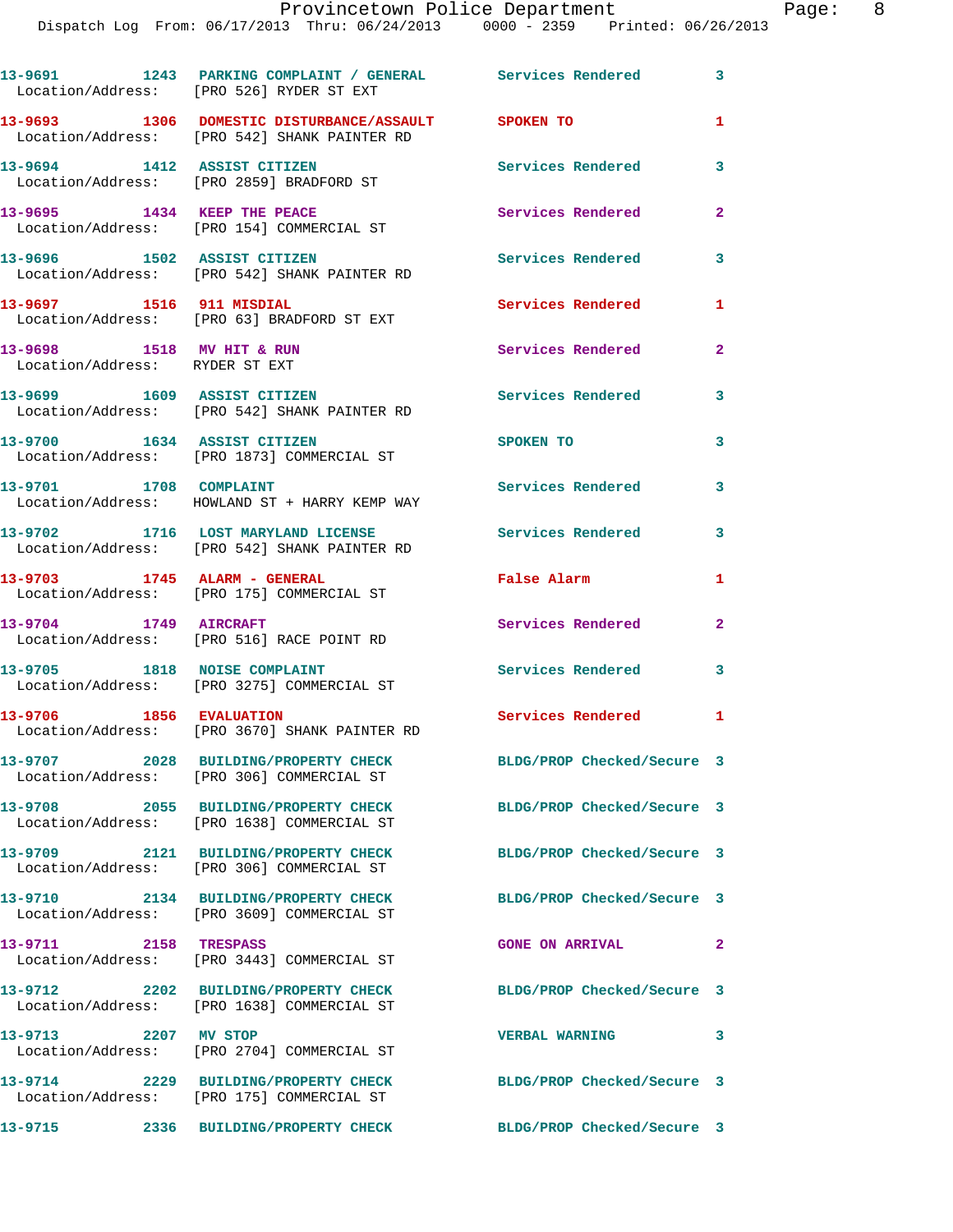|                                         | Provincetown Police Department<br>Dispatch Log From: 06/17/2013 Thru: 06/24/2013 0000 - 2359 Printed: 06/26/2013 |                       |              | Page: 9 |  |
|-----------------------------------------|------------------------------------------------------------------------------------------------------------------|-----------------------|--------------|---------|--|
|                                         | Location/Address: [PRO 1778] SHANKPAINTER RD                                                                     |                       |              |         |  |
|                                         | 13-9716 2337 BUILDING/PROPERTY CHECK BLDG/PROP Checked/Secure 3<br>Location/Address: [PRO 545] SHANK PAINTER RD  |                       |              |         |  |
|                                         | 13-9717 2337 PARK, WALK & TALK<br>Location/Address: [PRO 105] COMMERCIAL ST                                      | Services Rendered 2   |              |         |  |
|                                         | 13-9718 2342 BUILDING/PROPERTY CHECK BLDG/PROP Checked/Secure 3<br>Location/Address: [PRO 3256] COMMERCIAL ST    |                       |              |         |  |
|                                         | 13-9719 2358 BAR CHECK<br>Location/Address: [PRO 3276] COMMERCIAL ST                                             | Services Rendered 2   |              |         |  |
|                                         | 13-9720 2359 BAR CHECK<br>Location/Address: [PRO 3236] COMMERCIAL ST                                             | Services Rendered 2   |              |         |  |
| For Date: $06/20/2013$ - Thursday       |                                                                                                                  |                       |              |         |  |
| 13-9721 0001 BAR CHECK                  | Location/Address: [PRO 208] COMMERCIAL ST                                                                        | Services Rendered 2   |              |         |  |
|                                         | 13-9722 0008 BUILDING/PROPERTY CHECK BLDG/PROP Checked/Secure 3<br>Location/Address: [PRO 440] HARRY KEMP WAY    |                       |              |         |  |
|                                         | 13-9723 0018 BAR CHECK<br>Location/Address: [PRO 3443] COMMERCIAL ST                                             | Services Rendered 2   |              |         |  |
|                                         | 13-9724 0021 BUILDING/PROPERTY CHECK BLDG/PROP Checked/Secure 3<br>Location/Address: [PRO 3259] MACMILLAN        |                       |              |         |  |
|                                         | $13-9725$ 0029 PARK, WALK & TALK<br>Location/Address: [PRO 105] COMMERCIAL ST                                    | Services Rendered     | $\mathbf{2}$ |         |  |
|                                         | 13-9727 0047 SERVICE CALL<br>Location/Address: [PRO 542] SHANK PAINTER RD                                        | Services Rendered 3   |              |         |  |
| Location/Address: [PRO 2818] CONWELL ST | 13-9728 0118 MV OBSERVANCE / ASSIGNMENT Services Rendered                                                        |                       | 3            |         |  |
| 13-9729                                 | 0119 LOBBY TRAFFIC<br>Location/Address: [PRO 542] SHANK PAINTER RD                                               | Services Rendered 2   |              | 27      |  |
|                                         | 13-9731 0150 BUILDING/PROPERTY CHECK BLDG/PROP Checked/Secure 3<br>Location/Address: [PRO 440] HARRY KEMP WAY    |                       |              |         |  |
|                                         | 13-9732 0210 DISTURBANCE<br>Location/Address: [PRO 1989] COMMERCIAL ST                                           | Services Rendered 1   |              |         |  |
| 13-9733 0234 SERVICE CALL               | Location/Address: [PRO 537] SHANK PAINTER RD                                                                     | Services Rendered 3   |              |         |  |
| 13-9734 0259 NOISE COMPLAINT            | Location/Address: [PRO 1904] ALDEN ST                                                                            | <b>VERBAL WARNING</b> | $\mathbf{3}$ |         |  |
| 13-9735 0311 MV STOP                    | Location/Address: BRADFORD ST + CARVER ST                                                                        | <b>VERBAL WARNING</b> | 3            |         |  |
|                                         | 13-9736 0517 BUILDING/PROPERTY CHECK BLDG/PROP Checked/Secure 3<br>Location/Address: [PRO 530] SHANKPAINTER RD   |                       |              |         |  |
| Location: ROUTE 6 INBOUND               | 13-9737 0544 MV OBSERVANCE / ASSIGNMENT Services Rendered 3                                                      |                       |              |         |  |
|                                         | 13-9738 0623 SPEED DOLLY ASSIGNMENT Services Rendered 3<br>Location/Address: BRADFORD ST + GOSNOLD ST            |                       |              |         |  |
|                                         | 13-9740 0805 COMPLAINT<br>Location/Address: [PRO 442] HARRY KEMP WAY                                             | Services Rendered 3   |              |         |  |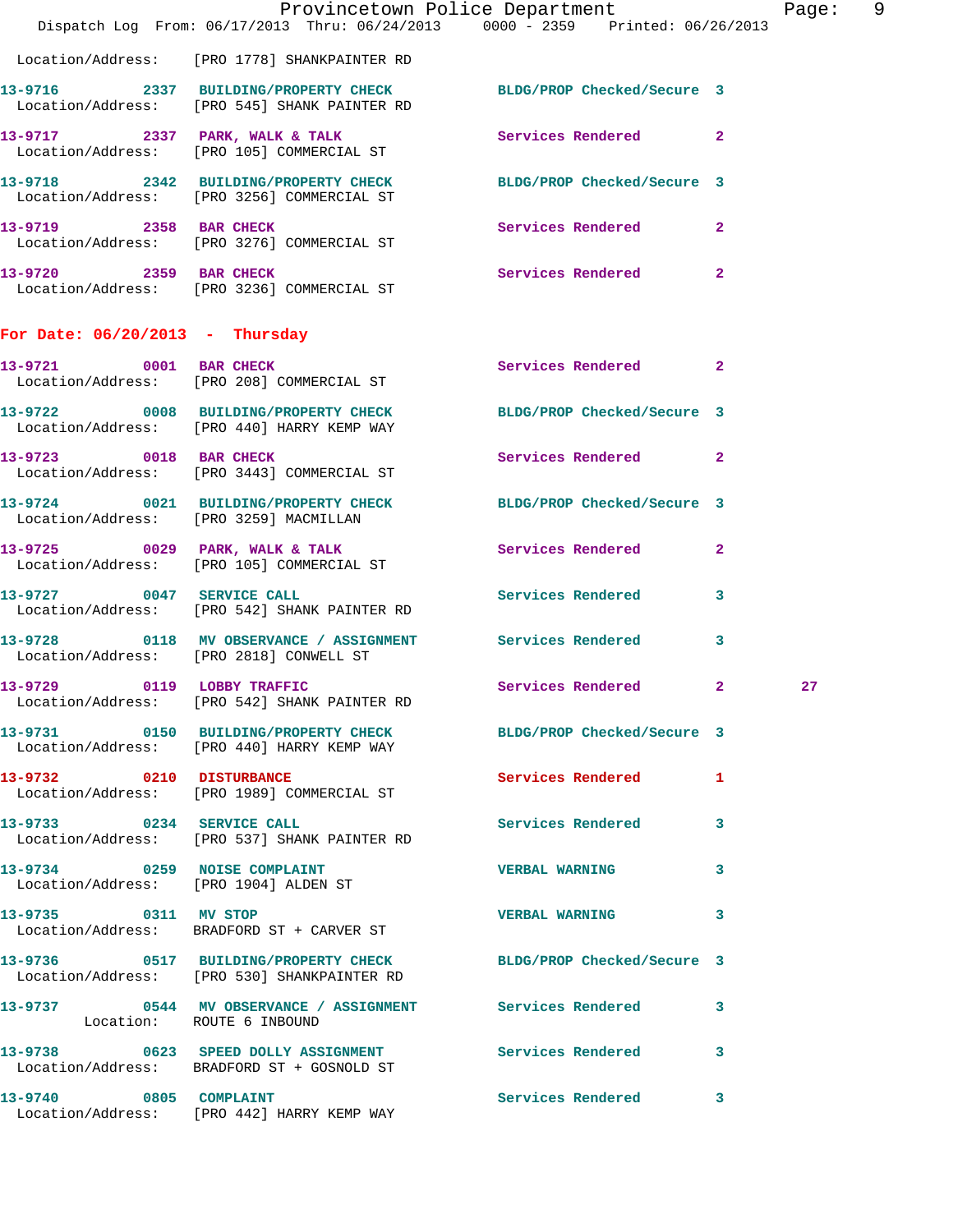|                                |                                                                                                                   | Provincetown Police Department |              | Page: 10 |  |
|--------------------------------|-------------------------------------------------------------------------------------------------------------------|--------------------------------|--------------|----------|--|
|                                | Dispatch Log From: 06/17/2013 Thru: 06/24/2013 0000 - 2359 Printed: 06/26/2013                                    |                                |              |          |  |
|                                | 13-9741 0808 MV OBSERVANCE / ASSIGNMENT No Action Required 3<br>Location/Address: BRADFORD ST + TELEGRAPH HILL RD |                                |              |          |  |
|                                | 13-9743 0840 BUILDING/PROPERTY CHECK BLDG/PROP Checked/Secure 3<br>Location/Address: [PRO 3287] ROUTE 6           |                                |              |          |  |
|                                | 13-9744 0847 PARK, WALK & TALK<br>Location/Address: [PRO 285] COMMERCIAL ST                                       | Services Rendered 2            |              |          |  |
|                                | 13-9745 0914 BUILDING/PROPERTY CHECK Services Rendered 3<br>Location/Address: [PRO 391] COMMERCIAL ST             |                                |              |          |  |
|                                | 13-9746 0917 BUILDING/PROPERTY CHECK BLDG/PROP Checked/Secure 3<br>Location/Address: [PRO 2206] COMMERCIAL ST     |                                |              |          |  |
|                                | 13-9747 0917 BUILDING/PROPERTY CHECK BLDG/PROP Checked/Secure 3<br>Location/Address: [PRO 2500] COMMERCIAL ST     |                                |              |          |  |
| Refer To Accident: 13-32-AC    | 13-9748 0923 TRUCK VS BUILDING<br>Location/Address: [PRO 2246] COMMERCIAL ST                                      | Investigated 1                 |              |          |  |
|                                | 13-9749 0947 WIRES DOWN<br>Location/Address: [PRO 825] COMMERCIAL ST                                              | No Action Required 2           |              |          |  |
|                                | 13-9750 0950 MEDICAL EMERGENCY<br>Location/Address: [PRO 706] BAYBERRY AVE                                        | Transported to Hospital 1      |              |          |  |
|                                | 13-9751 1005 STREET SWEEP TOWS<br>Location/Address: [PRO 3753] COMMERCIAL ST                                      | Vehicle Towed 2                | 1            |          |  |
|                                | 13-9752 1013 BUILDING/PROPERTY CHECK BLDG/PROP Checked/Secure 3<br>Location/Address: [PRO 2500] COMMERCIAL ST     |                                |              |          |  |
|                                | 13-9753 1014 FLIGHT COVERAGE<br>Location/Address: [PRO 516] RACE POINT RD                                         | Services Rendered 2            |              |          |  |
|                                | 13-9754 1032 PARK, WALK & TALK<br>Location/Address: [PRO 2980] COMMERCIAL ST                                      | No Action Required             | $\mathbf{2}$ |          |  |
|                                | 13-9755 1043 RV SEWAGE COMPLAINT Services Rendered 2<br>Location/Address: [PRO 2512] JEROME SMITH RD              |                                |              |          |  |
| 13-9756 1059 VERBAL SPEED      | Location/Address: CONWELL ST + OLD ANN PAGE WAY                                                                   | VERBAL WARNING 3               |              |          |  |
| Location/Address: ATLANTIC AVE | 13-9757 1103 PARKING COMPLAINT / GENERAL SPOKEN TO                                                                | $\sim$ 3                       |              |          |  |
|                                | 13-9758 1153 TTY TEST CALL Services Rendered 1<br>Location/Address: [PRO 542] SHANK PAINTER RD                    |                                |              |          |  |
|                                | 13-9759 1216 PARKING COMPLAINT / GENERAL No Action Required 3<br>Location/Address: [PRO 1953] COMMERCIAL ST       |                                |              |          |  |
|                                | 13-9760 1246 BUILDING/PROPERTY CHECK BLDG/PROP Checked/Secure 3<br>Location/Address: [PRO 3317] CEMETERY RD       |                                |              |          |  |
|                                | 13-9761 1307 PARK, WALK & TALK<br>Location/Address: [PRO 537] SHANK PAINTER RD                                    | Services Rendered 2            |              |          |  |
|                                | 13-9762 1321 MEDICAL EMERGENCY PATIENT REFUSAL<br>Location/Address: [PRO 2520] PRINCE ST                          |                                | $\mathbf{1}$ |          |  |
|                                | 13-9763 1324 BUS COMPLAINT<br>Location/Address: [PRO 1994] COMMERCIAL ST                                          | SPOKEN TO                      | $\mathbf{2}$ |          |  |
|                                | 13-9764 1330 FLIGHT COVERAGE<br>Location/Address: [PRO 516] RACE POINT RD                                         | Services Rendered              | $\mathbf{2}$ |          |  |
| 13-9765 1355 DOMESTIC/PAST     |                                                                                                                   | Services Rendered 1            |              |          |  |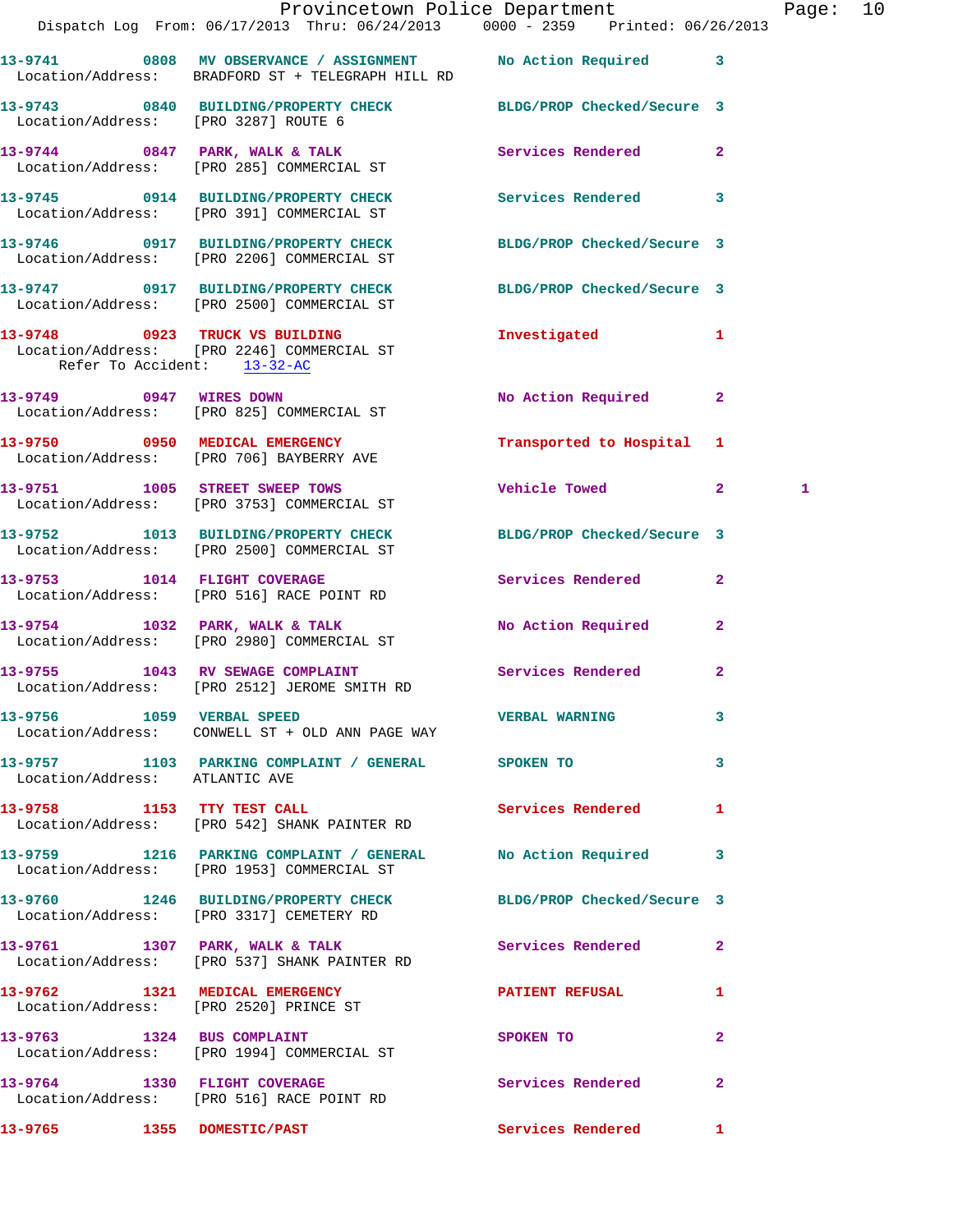|                                                                 | Dispatch Log From: 06/17/2013 Thru: 06/24/2013 0000 - 2359 Printed: 06/26/2013                                  | Provincetown Police Department Page: 11 |              |  |
|-----------------------------------------------------------------|-----------------------------------------------------------------------------------------------------------------|-----------------------------------------|--------------|--|
|                                                                 |                                                                                                                 |                                         |              |  |
|                                                                 | Location/Address: [PRO 174] COMMERCIAL ST                                                                       |                                         |              |  |
|                                                                 | 13-9766 1359 FOUND MISC CARDS Services Rendered 3<br>Location/Address: [PRO 2490] PROVINCELANDS RD              |                                         |              |  |
|                                                                 | 13-9767 1426 MV VS HEDGE<br>Location/Address: [PRO 1344] COMMERCIAL ST                                          | <b>Services Rendered</b>                | -1           |  |
|                                                                 | 13-9768 1447 MEDICAL EMERGENCY Transported to Hospital 1<br>Location/Address: [PRO 542] SHANK PAINTER RD        |                                         |              |  |
|                                                                 | 13-9769 1522 LOST SEAMANS BANK DEBIT CARD Services Rendered 3<br>Location/Address: [PRO 182] COMMERCIAL ST      |                                         |              |  |
| Refer To Arrest: 13-103-AR                                      | 13-9770 1604 COMPLAINT - STREET PERFORMERS Arrest(s) Made<br>Location/Address: [PRO 105] COMMERCIAL ST          |                                         | 3            |  |
| 13-9771 1651 2 LOST DOGS<br>Location/Address: [PRO 1815] OAK DR |                                                                                                                 | SPOKEN TO                               | $\mathbf{2}$ |  |
|                                                                 | 13-9773 1735 PARKING COMPLAINT / GENERAL Services Rendered<br>Location/Address: [PRO 185] COMMERCIAL ST         |                                         | 3            |  |
| Location/Address: [PRO 87] CENTER ST                            | 13-9774 1812 PARKING COMPLAINT / GENERAL Services Rendered 3                                                    |                                         |              |  |
| Location/Address: [PRO 3222] ALDEN ST                           | 13-9775 1814 MEDICAL EMERGENCY Transported to Hospital 1                                                        |                                         |              |  |
| 13-9776 1817 MV STOP                                            | Location/Address: [PRO 731] BRADFORD ST                                                                         | <b>VERBAL WARNING 3</b>                 |              |  |
|                                                                 | 13-9777 1826 PARK, WALK & TALK Services Rendered<br>Location/Address: JOHNSON ST + COMMERCIAL ST                |                                         | $\mathbf{2}$ |  |
| 13-9778 1856 COMPLAINT                                          | Location/Address: [PRO 3432] COMMERCIAL ST                                                                      | Services Rendered 3                     |              |  |
|                                                                 | 13-9779 2109 BUILDING/PROPERTY CHECK BLDG/PROP Checked/Secure 3<br>Location/Address: [PRO 1638] COMMERCIAL ST   |                                         |              |  |
|                                                                 | 13-9780 2150 BUILDING/PROPERTY CHECK<br>Location/Address: [PRO 3609] COMMERCIAL ST                              | BLDG/PROP Checked/Secure 3              |              |  |
|                                                                 | 13-9781 2242 BUILDING/PROPERTY CHECK BLDG/PROP Checked/Secure 3<br>Location/Address: [PRO 306] COMMERCIAL ST    |                                         |              |  |
| Location/Address: [PRO 1497] ARCH ST                            | 13-9782 2259 ASSIST AGENCY / MUTUAL AID Services Rendered                                                       |                                         | 3            |  |
| Location/Address: [PRO 2539] RYDER ST                           | 13-9783 2309 BUILDING/PROPERTY CHECK BLDG/PROP Checked/Secure 3                                                 |                                         |              |  |
|                                                                 | 13-9784 2315 BUILDING/PROPERTY CHECK BLDG/PROP Checked/Secure 3<br>Location/Address: [PRO 3296] SHANKPAINTER RD |                                         |              |  |
|                                                                 | 13-9785 2321 BUILDING/PROPERTY CHECK<br>Location/Address: [PRO 175] COMMERCIAL ST                               | BLDG/PROP Checked/Secure 3              |              |  |
|                                                                 | 13-9786 2323 BUILDING/PROPERTY CHECK BLDG/PROP Checked/Secure 3<br>Location/Address: [PRO 3256] COMMERCIAL ST   |                                         |              |  |
|                                                                 | 13-9787 2357 BUILDING/PROPERTY CHECK<br>Location/Address: [PRO 105] COMMERCIAL ST                               | BLDG/PROP Checked/Secure 3              |              |  |
|                                                                 |                                                                                                                 |                                         |              |  |

## **For Date: 06/21/2013 - Friday**

| 13-9788           | 0013 BUILDING/PROPERTY CHECK |  | BLDG/PROP Checked/Secure 3 |  |
|-------------------|------------------------------|--|----------------------------|--|
| Location/Address: | [PRO 530] SHANKPAINTER RD    |  |                            |  |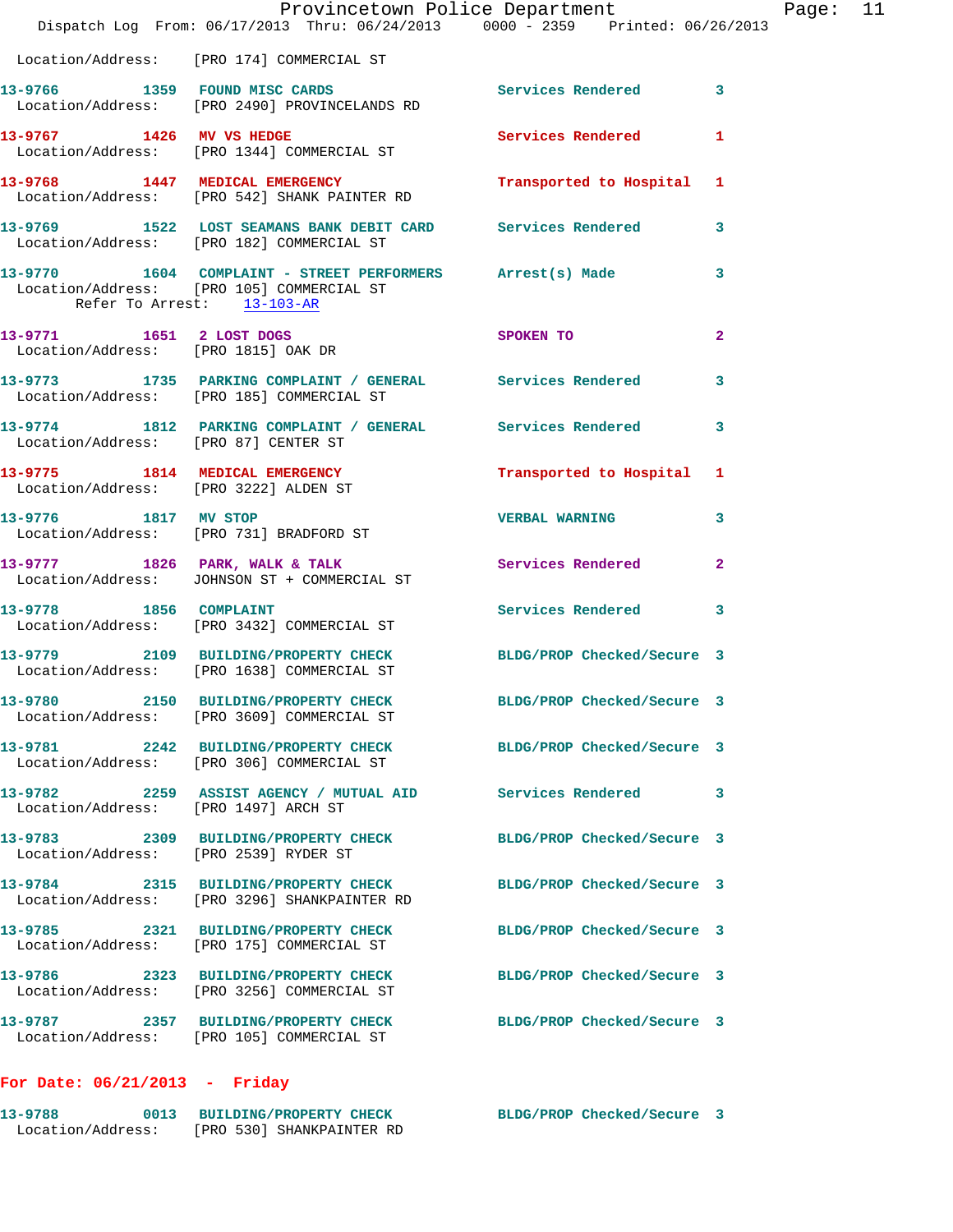|                                                                 | 13-9789 0019 NOISE COMPLAINT<br>Location/Address: BRADFORD ST + STANDISH ST                                    | <b>Services Rendered</b>   | 3              |   |
|-----------------------------------------------------------------|----------------------------------------------------------------------------------------------------------------|----------------------------|----------------|---|
| 13-9790 0028 MV STOP                                            | Location/Address: CEMETERY RD + CONWELL ST                                                                     | <b>VERBAL WARNING</b>      | 3              |   |
|                                                                 | 13-9791 0031 MV OBSERVANCE / ASSIGNMENT Services Rendered<br>Location/Address: [PRO 2577] BRADFORD ST          |                            | 3              |   |
| 13-9792 0034 MV STOP                                            | Location/Address: PRINCE ST + BRADFORD ST                                                                      | <b>VERBAL WARNING</b>      | 3              |   |
| 13-9793 0039 MV STOP                                            | Location/Address: [PRO 105] COMMERCIAL ST                                                                      | <b>VERBAL WARNING</b>      | 3              |   |
| 13-9794 0124 NOISE COMPLAINT<br>Location/Address: COMMERCIAL ST |                                                                                                                | Services Rendered          | 3              |   |
| Location/Address: ALDEN ST                                      | 13-9795 0201 ESCORT/TRANSPORT                                                                                  | Services Rendered          | 3              |   |
|                                                                 | 13-9796 0208 MV OBSERVANCE / ASSIGNMENT BLDG/PROP Checked/Secure 3<br>Location/Address: [PRO 2577] BRADFORD ST |                            |                |   |
|                                                                 | 13-9797 0208 BUILDING/PROPERTY CHECK BLDG/PROP Checked/Secure 3<br>Location/Address: [PRO 440] HARRY KEMP WAY  |                            |                |   |
|                                                                 | 13-9798 0251 BUILDING/PROPERTY CHECK<br>Location/Address: [PRO 2483] COMMERCIAL ST                             | BLDG/PROP Checked/Secure 3 |                |   |
|                                                                 | 13-9799 0450 MEDICAL EMERGENCY<br>Location/Address: [PRO 1012] NELSON AVE                                      | PATIENT REFUSAL            | 1              |   |
| 13-9800 0508 MV STOP<br>Location/Address: [PRO 3440] ROUTE 6    |                                                                                                                | Citation/Warning Issued 3  |                |   |
|                                                                 | 13-9801 0522 BUILDING/PROPERTY CHECK<br>Location/Address: [PRO 306] COMMERCIAL ST                              | BLDG/PROP Checked/Secure 3 |                |   |
| Location/Address: [PRO 3440] ROUTE 6                            | 13-9802 0523 MV OBSERVANCE / ASSIGNMENT Services Rendered                                                      |                            | 3              |   |
|                                                                 | 13-9803 0535 LOBBY TRAFFIC<br>Location/Address: [PRO 542] SHANK PAINTER RD                                     | Services Rendered          | $\mathbf{2}$   | 9 |
|                                                                 | 13-9804 0539 BUILDING/PROPERTY CHECK<br>Location/Address: [PRO 488] MAYFLOWER ST                               | Services Rendered          | 3              |   |
|                                                                 | 13-9805 0610 FLIGHT COVERAGE<br>Location/Address: [PRO 516] RACE POINT RD                                      | Services Rendered          | $\overline{a}$ |   |
|                                                                 | 13-9806 0614 SPEED DOLLY ASSIGNMENT<br>Location/Address: HARRY KEMP WAY + CONWELL ST                           | <b>Services Rendered</b>   | 3              |   |
| 13-9807 0636 PARKED RV                                          | Location/Address: [PRO 2206] COMMERCIAL ST                                                                     | Services Rendered          | $\overline{a}$ |   |
| Location/Address: [PRO 3287] ROUTE 6                            | 13-9808 0721 BUILDING/PROPERTY CHECK                                                                           | BLDG/PROP Checked/Secure 3 |                |   |
| 13-9809 0730 PARKED MV                                          |                                                                                                                | Services Rendered          | $\mathbf{2}$   |   |
| 13-9810 0732 ARREST                                             | Location/Address: [PRO 3259] MACMILLAN WHARF<br>Refer To Arrest: 13-104-AR                                     | Arrest(s) Made             | 3              |   |
| 13-9811 0809 FLIGHT COVERAGE                                    |                                                                                                                | Services Rendered          | $\mathbf{2}$   |   |

Location/Address: [PRO 516] RACE POINT RD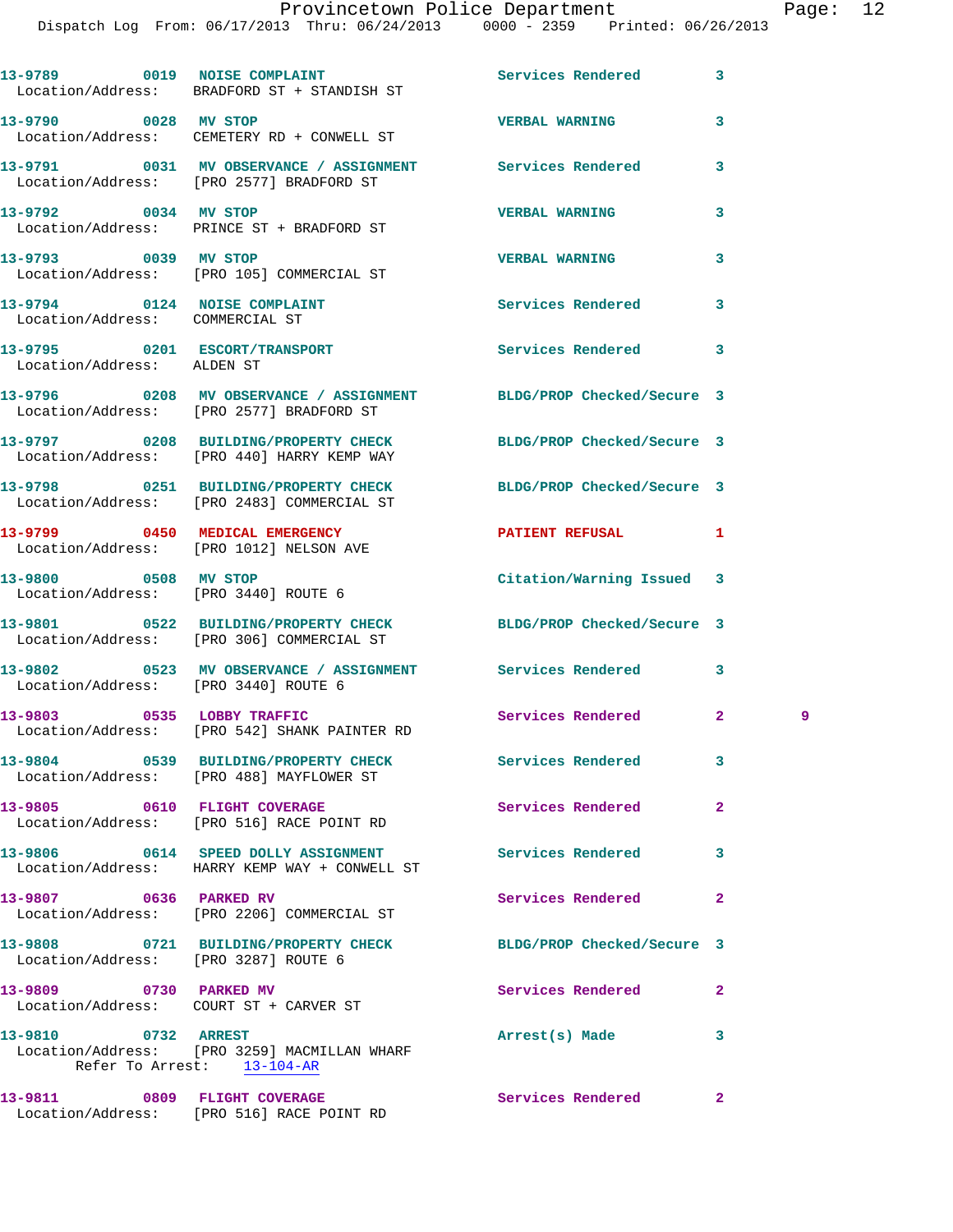|                                                            | Provincetown Police Department<br>Dispatch Log From: 06/17/2013 Thru: 06/24/2013 0000 - 2359 Printed: 06/26/2013 |                           |              | Page: 13 |  |
|------------------------------------------------------------|------------------------------------------------------------------------------------------------------------------|---------------------------|--------------|----------|--|
|                                                            | 13-9812 0844 COURT TRANSPORT<br>Location/Address: [PRO 542] SHANK PAINTER RD                                     | Taken/Referred to Other 3 |              |          |  |
|                                                            | 13-9813 0917 FLIGHT COVERAGE<br>Location/Address: [PRO 516] RACE POINT RD                                        | Services Rendered 2       |              |          |  |
|                                                            | 13-9814 0947 911 MISDIAL<br>Location/Address: [PRO 182] COMMERCIAL ST                                            | <b>Services Rendered</b>  | 1            |          |  |
|                                                            | 13-9815 1024 STOLEN WALLET<br>Location/Address: [PRO 564] BAYBERRY AVE                                           | Services Rendered 3       |              |          |  |
|                                                            | 13-9816 1109 SIGN BROKEN OFF<br>Location/Address: [PRO 329] COMMERCIAL ST                                        | Services Rendered         | $\mathbf{2}$ |          |  |
|                                                            | 13-9817 1127 BUILDING/PROPERTY CHECK BLDG/PROP Checked/Secure 3<br>Location/Address: [PRO 2206] COMMERCIAL ST    |                           |              |          |  |
|                                                            | 13-9818 1140 MV OBSERVANCE / ASSIGNMENT Services Rendered 3<br>Location/Address: HOWLAND ST + HARRY KEMP WAY     |                           |              |          |  |
|                                                            | 13-9819 1142 HARASSMENT<br>Location/Address: [PRO 3207] COMMERCIAL ST                                            | Investigated              | $\mathbf{2}$ |          |  |
|                                                            | 13-9820 1223 MEDICAL EMERGENCY<br>Location/Address: [PRO 2169] COMMERCIAL ST                                     | Services Rendered 1       |              |          |  |
|                                                            | 13-9821 1237 MEDICAL EMERGENCY<br>Location/Address: [PRO 1258] COMMERCIAL ST                                     | Transported to Hospital 1 |              |          |  |
|                                                            | 13-9822 1316 OVERHEATED ENGINE<br>Location/Address: [PRO 3259] MACMILLAN WHARF                                   | <b>Unfounded</b>          | $\mathbf{2}$ | 3        |  |
|                                                            | 13-9824 1348 HOSPITAL TRANSPORT<br>Location/Address: [PRO 440] HARRY KEMP WAY                                    | Transported to Hospital 1 |              |          |  |
|                                                            | 13-9825 1545 CHECK WELL BEING DOG IN CAR No Action Required 2<br>Location/Address: [PRO 2163] COMMERCIAL ST      |                           |              |          |  |
| Location/Address: [PRO 2521] ROUTE 6                       | 13-9826 1624 MV OBSERVANCE / ASSIGNMENT Services Rendered                                                        |                           | $\mathbf{3}$ |          |  |
| 13-9827 1635 MV STOP<br>Location/Address: ROUTE 6          |                                                                                                                  | <b>VERBAL WARNING</b>     |              |          |  |
|                                                            | 13-9828 1643 PARKING COMPLAINT / GENERAL Citation/Warning Issued 3<br>Location/Address: [PRO 878] CONANT ST      |                           |              |          |  |
|                                                            | 13-9829 1704 MEDICAL EMERGENCY NEWSPATIENT REFUSAL<br>Location/Address: [PRO 3256] COMMERCIAL ST                 |                           | 1            |          |  |
|                                                            | 13-9830 1705 SEWER BACKED UP Services Rendered 3<br>Location/Address: [PRO 259] COMMERCIAL ST                    |                           |              |          |  |
|                                                            | 13-9831 1707 911 ABANDONED CALL<br>Location/Address: [PRO 208] COMMERCIAL ST                                     | Unfounded                 | $\mathbf{1}$ |          |  |
|                                                            | 13-9833 1723 DISTURBANCE<br>Location/Address: [PRO 2543] MACMILLAN WHARF                                         | SPOKEN TO                 | 1            |          |  |
|                                                            | 13-9832 1725 BUILDING/PROPERTY CHECK BLDG/PROP Checked/Secure 3<br>Location/Address: [PRO 3317] CEMETERY RD      |                           |              |          |  |
| 13-9834 1745 ROAD CLOSURE                                  |                                                                                                                  | Services Rendered 3       |              |          |  |
| 13-9835 1827 ILLEGAL DUMPING<br>Location/Address: SNAIL RD |                                                                                                                  | SPOKEN TO                 | 3            |          |  |
|                                                            | 13-9836 1831 SERVE SUMMONS<br>Location/Address: [PRO 3137] RACE POINT RD                                         | Could Not Locate 3        |              |          |  |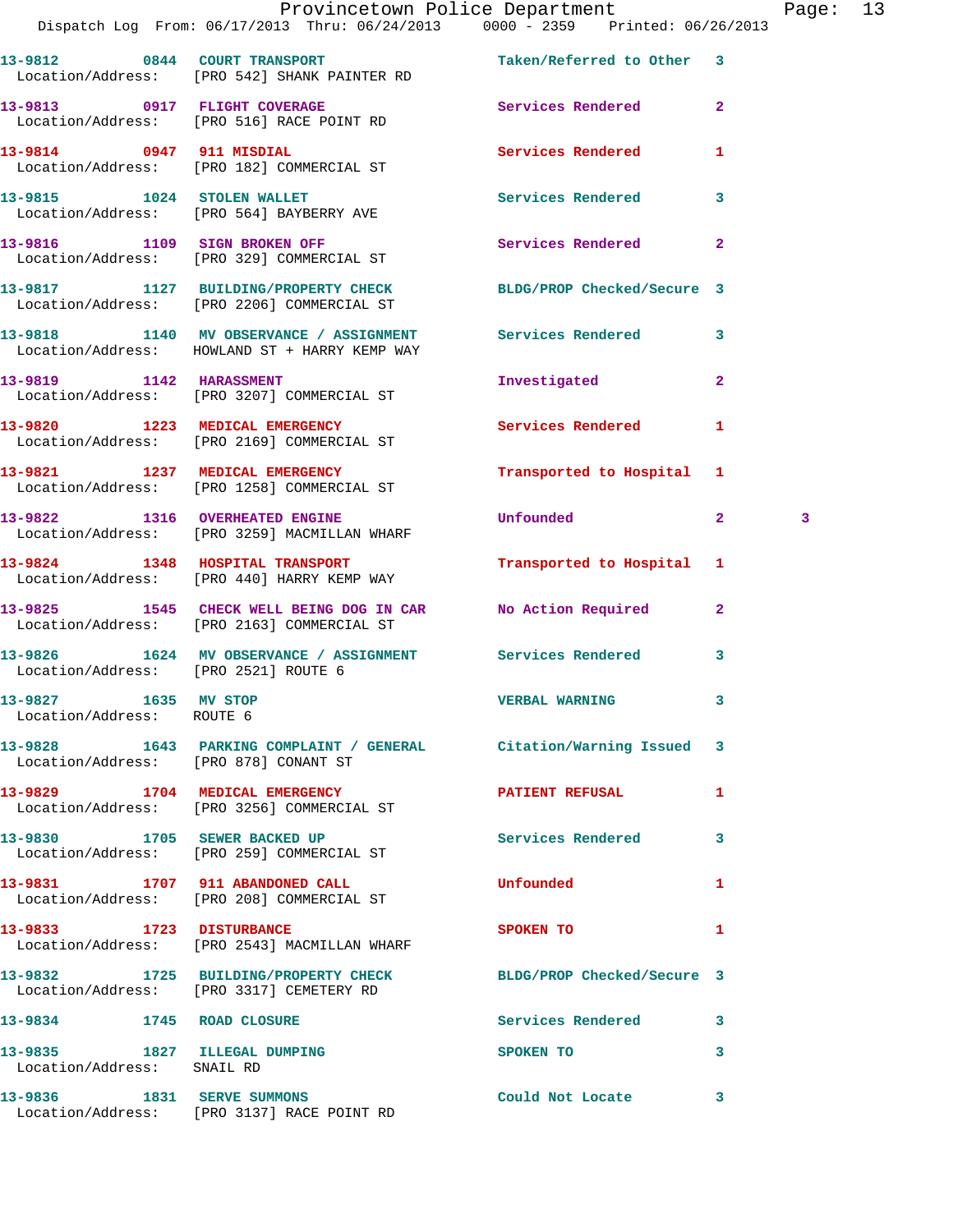|                                      | Provincetown Police Department<br>Dispatch Log From: 06/17/2013 Thru: 06/24/2013 0000 - 2359 Printed: 06/26/2013 |                            |                |
|--------------------------------------|------------------------------------------------------------------------------------------------------------------|----------------------------|----------------|
|                                      | 13-9837 1838 PARKING METER/CAR DAMAGE Services Rendered<br>Location/Address: [PRO 2520] PRINCE ST                |                            | 3              |
|                                      | 13-9838 1903 MV HIT PARKING LOT GATE<br>Location/Address: [PRO 526] RYDER ST EXT                                 | <b>Services Rendered</b>   | 1              |
|                                      | 13-9839 1931 BUILDING/PROPERTY CHECK BLDG/PROP Checked/Secure 3<br>Location/Address: [PRO 2898] JEROME SMITH RD  |                            |                |
| Location/Address: COMMERCIAL ST      | 13-9840 1939 PARK, WALK & TALK                                                                                   | Services Rendered          | $\overline{2}$ |
|                                      | 13-9841 2012 BUILDING/PROPERTY CHECK BLDG/PROP Checked/Secure 3<br>Location/Address: [PRO 182] COMMERCIAL ST     |                            |                |
|                                      | 13-9844 2050 MV COMPLAINT/ERRATIC<br>Location/Address: [PRO 525] COMMERCIAL ST                                   | Unfounded                  | $\overline{a}$ |
|                                      | 13-9845 2116 LARCENY OF PURSE<br>Location/Address: [PRO 2391] BRADFORD ST                                        | Investigated               | $\mathbf{2}$   |
| Location/Address: COMMERCIAL ST      | 13-9846 2135 POSSIBLE PAST B&E ATTEMPT/UNF Services Rendered                                                     |                            | 3              |
|                                      | 13-9847 2137 BUILDING/PROPERTY CHECK<br>Location/Address: [PRO 182] COMMERCIAL ST                                | BLDG/PROP Checked/Secure 3 |                |
|                                      | 13-9848 2140 BUILDING/PROPERTY CHECK BLDG/PROP Checked/Secure 3<br>Location/Address: [PRO 175] COMMERCIAL ST     |                            |                |
|                                      | 13-9849 2142 BUILDING/PROPERTY CHECK<br>Location/Address: [PRO 1638] COMMERCIAL ST                               | BLDG/PROP Checked/Secure 3 |                |
|                                      | 13-9850 2224 NOISE COMPLAINT/LOUD PARTY SPOKEN TO<br>Location/Address: [PRO 865] COMMERCIAL ST                   |                            | 3              |
|                                      | 13-9851 2227 SUSPICIOUS ACTIVITY<br>Location/Address: [PRO 175] COMMERCIAL ST                                    | Services Rendered          | $\overline{2}$ |
| 13-9852 2252 COMPLAINT               | Location/Address: LAW ST + COMMERCIAL ST                                                                         | <b>Services Rendered</b>   | 3              |
|                                      | 13-9853 2308 NOISE COMPLAINT<br>Location/Address: [PRO 435] FRANKLIN ST                                          | Services Rendered          | 3              |
| Location/Address: [PRO 2513] ROUTE 6 | 13-9854 2310 ASSIST AGENCY / MUTUAL AID Services Rendered                                                        |                            | 3              |
|                                      | 13-9855 2317 NOISE COMPLAINT<br>Location/Address: [PRO 2393] COMMERCIAL ST                                       | <b>Services Rendered</b>   | 3              |
|                                      | 13-9857 2347 BUILDING/PROPERTY CHECK BLDG/PROP Checked/Secure 3<br>Location/Address: [PRO 530] SHANKPAINTER RD   |                            |                |
|                                      | 13-9858 2350 BUILDING/PROPERTY CHECK<br>Location/Address: [PRO 3609] COMMERCIAL ST                               | BLDG/PROP Checked/Secure 3 |                |
| For Date: $06/22/2013$ - Saturday    |                                                                                                                  |                            |                |
|                                      | 13-9860 0000 BUILDING/PROPERTY CHECK Services Rendered<br>Location/Address: [PRO 3296] SHANKPAINTER RD           |                            | 3              |
|                                      | 13-9859 0004 SUSPICIOUS ACTIVITY<br>Location/Address: [PRO 3296] SHANK PAINTER RD                                | Services Rendered          | 2              |
|                                      | 13-9861 6006 MV OBSERVANCE / ASSIGNMENT Services Rendered<br>Location/Address: SHANK PAINTER RD + BRADFORD ST    |                            | 3              |

**13-9862 0017 BAR CHECK Services Rendered 2**  Location/Address: [PRO 208] COMMERCIAL ST

Page:  $14$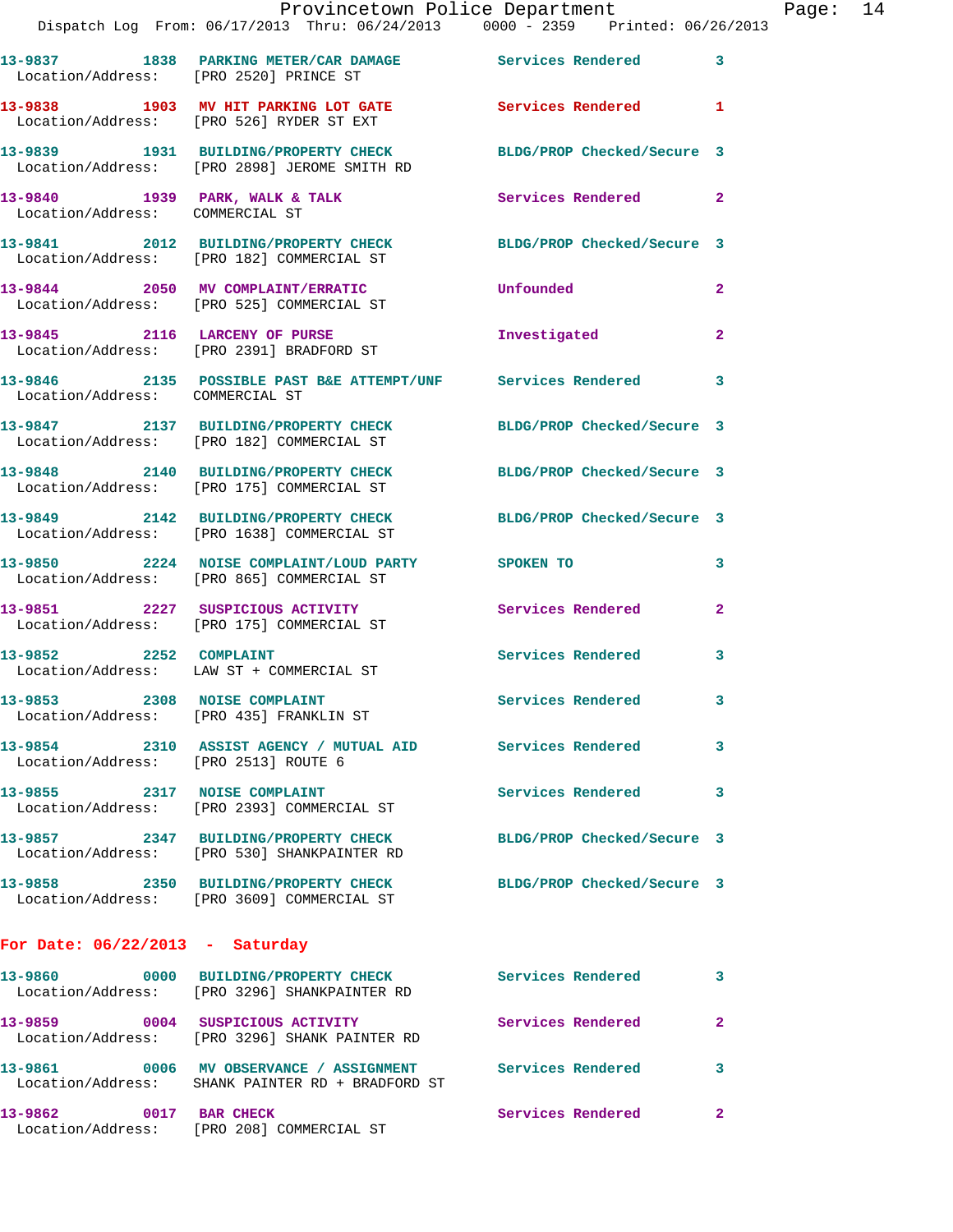|                                                                  | 13-9863 0030 MEDICAL EMERGENCY Services Rendered<br>Location/Address: [PRO 3670] SHANK PAINTER RD            |                            | $\mathbf{1}$   |    |
|------------------------------------------------------------------|--------------------------------------------------------------------------------------------------------------|----------------------------|----------------|----|
| 13-9864 0030 BAR CHECK                                           | Location/Address: [PRO 80] CARVER ST                                                                         | Services Rendered          | $\mathbf{2}$   |    |
| 13-9865 0035 BAR CHECK                                           | Location/Address: [PRO 3455] BRADFORD ST                                                                     | Services Rendered          | $\overline{2}$ |    |
| 13-9866 0040 BAR CHECK                                           | Location/Address: [PRO 484] MASONIC PL                                                                       | Services Rendered          | $\overline{2}$ |    |
|                                                                  | 13-9867 0049 PARK, WALK & TALK<br>Location/Address: [PRO 105] COMMERCIAL ST                                  | Services Rendered          | $\mathbf{2}$   |    |
| 13-9868 0105 MV STOP                                             | Location/Address: [PRO 61] BRADFORD ST                                                                       | <b>VERBAL WARNING</b>      | 3              |    |
|                                                                  | 13-9869 0112 PARK, WALK & TALK<br>Location/Address: [PRO 105] COMMERCIAL ST                                  | Services Rendered          | $\mathbf{2}$   |    |
|                                                                  | 13-9870 0121 MV STOP<br>Location/Address: [PRO 2489] BRADFORD ST                                             | <b>VERBAL WARNING</b>      | 3              |    |
|                                                                  | 13-9871 0132 NOISE COMPLAINT<br>Location/Address: [PRO 1904] ALDEN ST                                        | No Action Required         | 3              |    |
| 13-9872 0145 MV STOP<br>Location/Address: HIGH POLE HILL         |                                                                                                              | <b>VERBAL WARNING</b>      | 3              |    |
| Location/Address: [PRO 1904] ALDEN ST                            | 13-9873 0153 NOISE COMPLAINT                                                                                 | Services Rendered          | 3              |    |
|                                                                  | 13-9878 0200 LOBBY TRAFFIC<br>Location/Address: [PRO 542] SHANK PAINTER RD                                   | Services Rendered 2        |                | 27 |
| Location/Address: [PRO 444] HIGH POLE                            | 13-9874 0205 BUILDING/PROPERTY CHECK BLDG/PROP Checked/Secure 3                                              |                            |                |    |
| 13-9875 0208 MV STOP<br>Refer To Arrest: 13-106-AR               | Location/Address: [PRO 3664] HOWLAND ST                                                                      | Arrest(s) Made 3           |                |    |
|                                                                  | 13-9876 0212 BUILDING/PROPERTY CHECK BLDG/PROP Checked/Secure 3<br>Location/Address: [PRO 306] COMMERCIAL ST |                            |                |    |
|                                                                  | 13-9877 0247 NOISE COMPLAINT<br>Location/Address: [PRO 1466] COMMERCIAL ST                                   | <b>Services Rendered</b>   | 3              |    |
|                                                                  | 13-10005 0300 BIKE GRANT<br>Location/Address: [PRO 542] SHANK PAINTER RD                                     | Services Rendered          | $\mathbf{2}$   |    |
|                                                                  | 13-9879 0506 MEDICAL EMERGENCY<br>Location/Address: [PRO 57] BRADFORD ST                                     | PATIENT REFUSAL            | 1              |    |
|                                                                  | 13-9880 0525 BUILDING/PROPERTY CHECK<br>Location/Address: [PRO 545] SHANK PAINTER RD                         | BLDG/PROP Checked/Secure 3 |                |    |
|                                                                  | 13-9881 0531 BUILDING/PROPERTY CHECK<br>Location/Address: [PRO 530] SHANKPAINTER RD                          | BLDG/PROP Checked/Secure 3 |                |    |
| 13-9882 0532 ANIMAL CALL<br>Location/Address: [PRO 2479] ROUTE 6 |                                                                                                              | Services Rendered          | 2              |    |
|                                                                  | 13-9883 0538 BUILDING/PROPERTY CHECK<br>Location/Address: [PRO 440] HARRY KEMP WAY                           | BLDG/PROP Checked/Secure 3 |                |    |
|                                                                  | 13-9884 0558 INJURED TURKEY<br>Location/Address: HARRY KEMP WAY + HOWLAND ST                                 | Services Rendered          | $\mathbf{2}$   |    |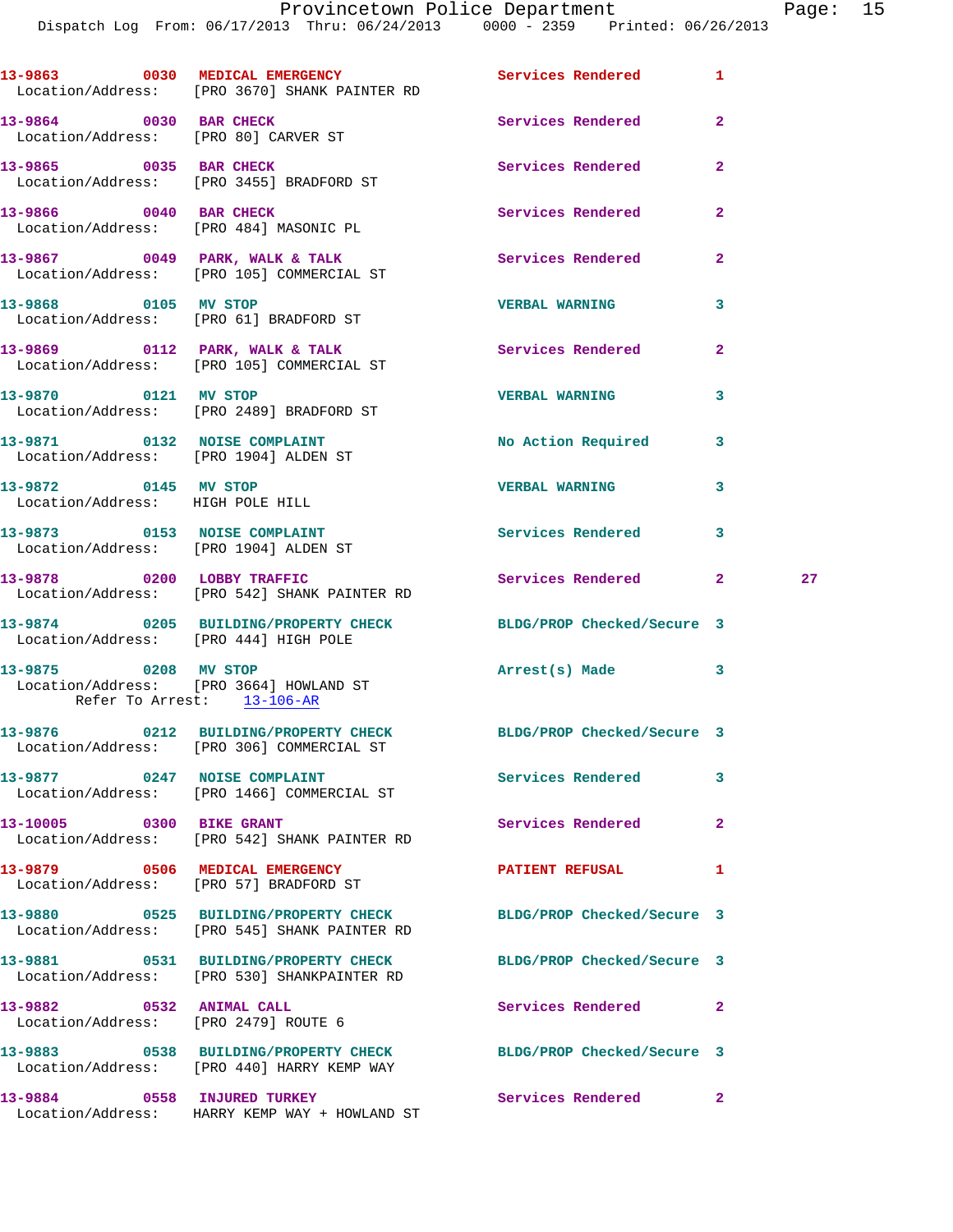|                                                                           | 13-9885 0624 SPEED DOLLY ASSIGNMENT<br>Location/Address: CONWELL ST + WAREHAM ST                                | <b>Services Rendered</b>   | - 3                        |
|---------------------------------------------------------------------------|-----------------------------------------------------------------------------------------------------------------|----------------------------|----------------------------|
|                                                                           | 13-9886 0644 HARASSMENT COMPLAINT<br>Location/Address: [PRO 542] SHANK PAINTER RD                               | SPOKEN TO                  | $\overline{\phantom{0}}$ 2 |
| 13-9887 0717 BURGLAR ALARM                                                | Location/Address: [PRO 295] COMMERCIAL ST                                                                       | BLDG/PROP Checked/Secure 1 |                            |
|                                                                           | 13-9888 0735 BUILDING/PROPERTY CHECK<br>Location/Address: [PRO 2483] COMMERCIAL ST                              | BLDG/PROP Checked/Secure 3 |                            |
|                                                                           | 13-9889 0751 BUILDING/PROPERTY CHECK<br>Location/Address: [PRO 488] MAYFLOWER ST                                | BLDG/PROP Checked/Secure 3 |                            |
|                                                                           | 13-9890 0757 BUILDING/PROPERTY CHECK<br>Location/Address: [PRO 391] COMMERCIAL ST                               | BLDG/PROP Checked/Secure 3 |                            |
| Location/Address: [PRO 2521] ROUTE 6                                      | 13-9891 6824 MV OBSERVANCE / ASSIGNMENT Services Rendered                                                       |                            | 3                          |
|                                                                           | 13-9892 0838 MV OBSERVANCE / ASSIGNMENT Services Rendered<br>Location/Address: [PRO 106] COMMERCIAL ST          |                            | 3                          |
| 13-9893 0854 MV STOP                                                      | Location/Address: [PRO 2976] BRADFORD ST EXT                                                                    | <b>VERBAL WARNING</b>      | 3                          |
| 13-9894 0903 MV STOP                                                      | Location/Address: [PRO 527] RYDER ST EXT                                                                        | <b>VERBAL WARNING</b>      | 3                          |
|                                                                           | 13-9895 0920 VERBAL STOP SIGN<br>Location/Address: [PRO 527] RYDER ST EXT                                       | <b>VERBAL WARNING</b>      | 3                          |
|                                                                           | 13-9896 1013 MV OBSERVANCE / ASSIGNMENT<br>Location/Address: [PRO 106] COMMERCIAL ST                            | Services Rendered          | 3                          |
| 13-9897 1017 FOUND WALLET                                                 | Location/Address: [PRO 3456] RYDER ST EXT                                                                       | <b>Services Rendered</b>   | 3                          |
|                                                                           | 13-9898 1018 DOG IN MV<br>Location/Address: CENTRAL ST + BRADFORD ST                                            | Unfounded                  | $\mathbf{2}$               |
| 13-9899 1026 MV DISABLED                                                  | Location/Address: [PRO 3398] COMMERCIAL ST                                                                      | No Action Required         | $\mathbf{2}$               |
|                                                                           | 13-9900 1035 MEDICAL EMERGENCY<br>Location/Address: [PRO 2659] BRADFORD ST                                      | <b>Services Rendered</b>   | $\mathbf{1}$               |
| Location/Address: [PRO 564] BAYBERRY                                      | 13-9901 1038 BUILDING/PROPERTY CHECK                                                                            | <b>Services Rendered</b>   | 3                          |
| 13-9902 1039 ON SCHOOL PREMISES<br>Location/Address: [PRO 569] WINSLOW ST |                                                                                                                 | No Action Required         | 3                          |
| 13-9903 1045 LOOSE DOG<br>Location/Address: [PRO 595] BRADFORD ST         |                                                                                                                 | Could Not Locate           | $\mathbf{2}$               |
| Location/Address: [PRO 2521] ROUTE 6                                      | 13-9904 1114 MV OBSERVANCE / ASSIGNMENT No Action Required                                                      |                            | $\overline{\mathbf{3}}$    |
| 13-9905 1118 VERBAL SPEED                                                 | Location/Address: [PRO 106] COMMERCIAL ST                                                                       | <b>VERBAL WARNING</b>      | $\overline{\mathbf{3}}$    |
|                                                                           | 13-9906 1127 BUILDING/PROPERTY CHECK BLDG/PROP Checked/Secure 3<br>Location/Address: [PRO 75] CAPTAIN BERTIE RD |                            |                            |
| 13-9907 1133 MV STOP                                                      | Location/Address: [PRO 2818] CONWELL ST                                                                         | <b>VERBAL WARNING</b>      | $\sim$ 3                   |
|                                                                           | 13-9908 1141 LOST IRON HORSE BIKE<br>Location/Address: [PRO 542] SHANK PAINTER RD                               | Services Rendered          | 3                          |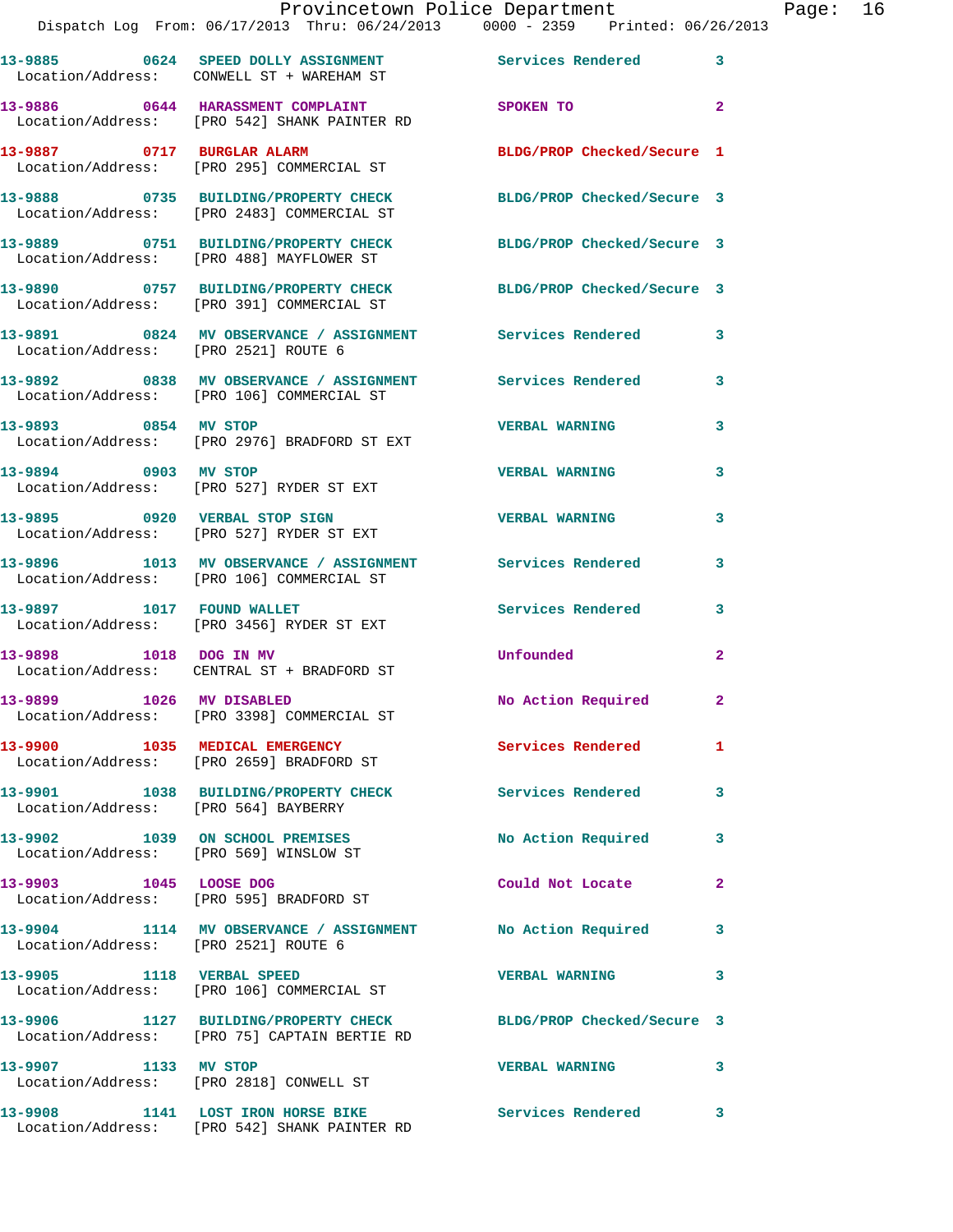|                                 | 13-9909 1159 CIVIL COMPLAINT<br>Location/Address: [PRO 547] COMMERCIAL ST                                  | SPOKEN TO                  | $\mathbf{3}$   |
|---------------------------------|------------------------------------------------------------------------------------------------------------|----------------------------|----------------|
| 13-9910 1204 ANIMAL CRUELTY     | Location/Address: [PRO 2368] SHANK PAINTER RD                                                              | Unfounded                  | $\overline{a}$ |
| 13-9911 1229 TRUCK IDLING       | Location/Address: [PRO 105] COMMERCIAL ST                                                                  | Services Rendered          | $\overline{a}$ |
|                                 | 13-9912 1251 TRESPASS COMPLAINT<br>Location/Address: [PRO 3217] OFF CONWELL ST                             | <b>SPOKEN TO</b>           | 3              |
| 13-9913 1347 911 MISDIAL        | Location/Address: [PRO 3217] OFF CONWELL ST                                                                | Unfounded                  | 1              |
| 13-9914 1411 DOG IN MV          | Location/Address: [PRO 3296] SHANK PAINTER RD                                                              | <b>SPOKEN TO</b>           | $\overline{2}$ |
| 13-9915 1417 DOGS IN MV         | Location/Address: [PRO 106] COMMERCIAL ST                                                                  | Services Rendered          | $\mathbf{2}$   |
| 13-9916 1458 FIRE, STRUCTURE    | Location/Address: [PRO 2444] ATWOOD AVE                                                                    | Extinguished               | 1              |
|                                 | 13-9917 1508 INFO SERVICES - PHONE<br>Location/Address: [PRO 129] COMMERCIAL ST                            | <b>Services Rendered</b>   | $\overline{2}$ |
| Location/Address: RACE POINT RD | 13-9918 1542 OVERHANGING BRANCH IN NPS Services Rendered                                                   |                            | $\mathbf{2}$   |
|                                 | 13-9919 1604 PARKING COMPLAINT / GENERAL Services Rendered<br>Location/Address: [PRO 361] COMMERCIAL ST    |                            | 3              |
|                                 | 13-9920   1610   COMPLAINT - STREET PERFORMERS   Unfounded<br>Location/Address: [PRO 105] COMMERCIAL ST    |                            | 3              |
| Location/Address: COMMERCIAL ST | 13-9921 1627 PARK, WALK & TALK                                                                             | <b>Services Rendered</b>   | $\overline{2}$ |
|                                 | 13-9922 1700 PET FOOD DONATIONS/DELIVERY Services Rendered<br>Location/Address: [PRO 542] SHANK PAINTER RD | $\sim$ 3                   |                |
|                                 | 13-9923 1745 ALARM - GENERAL<br>Location/Address: [PRO 440] HARRY KEMP WAY                                 | False Alarm                | 1              |
| 13-9925 1750 MV DISABLED        | Location/Address: [PRO 537] SHANK PAINTER RD                                                               | Services Rendered          | $\mathbf{2}^-$ |
| 13-9924 1759 DOG BITE           | Location/Address: [PRO 290] COMMERCIAL ST                                                                  | Citation/Warning Issued 2  |                |
| Location/Address: SNAIL RD      | 13-9926 1809 VERBAL 89/9 STOP SIGN                                                                         | <b>VERBAL WARNING</b>      | 3              |
|                                 | 13-9927 1909 BUILDING/PROPERTY CHECK<br>Location/Address: [PRO 444] HIGH POLE                              | BLDG/PROP Checked/Secure 3 |                |
|                                 | 13-9928 1922 BUILDING/PROPERTY CHECK<br>Location/Address: [PRO 3317] CEMETERY RD                           | BLDG/PROP Checked/Secure 3 |                |
|                                 | 13-9929 1934 BUILDING/PROPERTY CHECK<br>Location/Address: [PRO 2483] COMMERCIAL ST                         | BLDG/PROP Checked/Secure 3 |                |
|                                 | 13-9930 1934 BUILDING/PROPERTY CHECK<br>Location/Address: [PRO 2206] COMMERCIAL ST                         | BLDG/PROP Checked/Secure 3 |                |
|                                 | 13-9931 1948 WALLET FOUND/RETURNED                                                                         | Services Rendered          | 3              |
| 13-9932                         | Location/Address: [PRO 210] COMMERCIAL ST<br>2003 FOUND INFINITI KEYS                                      | Services Rendered          | 3              |
|                                 |                                                                                                            |                            |                |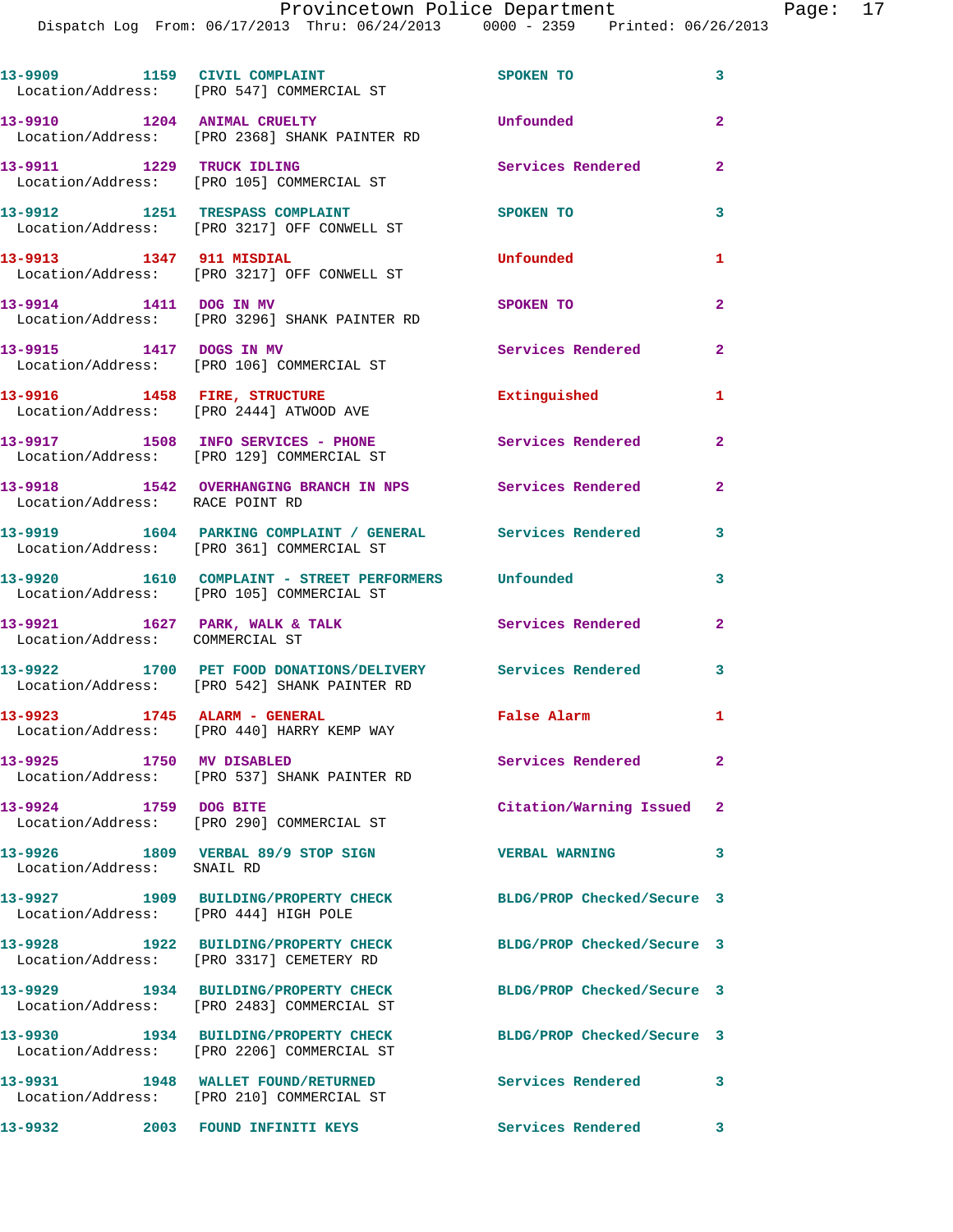|                                      |      | Provincetown Police Department                                                 |                            |   |
|--------------------------------------|------|--------------------------------------------------------------------------------|----------------------------|---|
|                                      |      | Dispatch Log From: 06/17/2013 Thru: 06/24/2013 0000 - 2359 Printed: 06/26/2013 |                            |   |
|                                      |      |                                                                                |                            |   |
| Location/Address: RYDER ST           |      |                                                                                |                            |   |
|                                      |      |                                                                                |                            |   |
|                                      |      | 13-9933 2011 BUILDING/PROPERTY CHECK                                           | BLDG/PROP Checked/Secure 3 |   |
| Location/Address: [PRO 571] ALDEN ST |      |                                                                                |                            |   |
|                                      |      | 13-9934 2042 BUILDING CHECK/OPEN DOOR                                          | BLD/PROP CHECKED UNSECUR 3 |   |
|                                      |      | Location/Address: [PRO 306] COMMERCIAL ST                                      |                            |   |
|                                      |      |                                                                                |                            |   |
|                                      |      | 13-9935 2043 AIRCRAFT/NEED CODE                                                | Services Rendered          | 2 |
|                                      |      | Location/Address: [PRO 516] RACE POINT RD                                      |                            |   |
|                                      |      |                                                                                |                            |   |
|                                      |      | Location/Address: [PRO 105] COMMERCIAL ST                                      |                            | 3 |
|                                      |      |                                                                                |                            |   |
|                                      |      |                                                                                |                            | 3 |
|                                      |      | Location/Address: [PRO 105] COMMERCIAL ST                                      |                            |   |
|                                      |      |                                                                                |                            |   |
| 13-9939 2001                         | 2121 | OPEN DOOR                                                                      | BLDG/PROP Checked/Secure 3 |   |

 Location/Address: [PRO 800] COMMERCIAL ST **13-9938 2123 DISTURBANCE AT OC SPOKEN TO 1**  Location/Address: [PRO 272] COMMERCIAL ST

**13-9940 2142 BUILDING/PROPERTY CHECK BLDG/PROP Checked/Secure 3**  Location/Address: [PRO 182] COMMERCIAL ST

**13-9941 2145 BUILDING/PROPERTY CHECK BLDG/PROP Checked/Secure 3**  Location/Address: [PRO 175] COMMERCIAL ST

**13-9942 2229 NOISE COMPLAINT/BARKING DOG Services Rendered 3**  Location/Address: [PRO 2213] POINT ST

**13-9943 2231 SUSPICIOUS/MAN WITH BABY No Action Required 2**  Location/Address: [PRO 2499] RACE POINT RD

**13-9973 2255 SUSPICIOUS ACTIVITY Services Rendered 2**  Location/Address: [PRO 30] BRADFORD ST

**13-9944 2257 MEDICAL EMERGENCY/FALL Services Rendered 1**  Location/Address: [PRO 3219] COMMERCIAL ST

13-9945 2311 PARK, WALK & TALK **Services Rendered** 2 Location/Address: COMMERCIAL ST

**13-9946 2313 BUILDING/PROPERTY CHECK BLDG/PROP Checked/Secure 3**  Location/Address: [PRO 3609] COMMERCIAL ST

**13-9947 2320 BUILDING/PROPERTY CHECK BLDG/PROP Checked/Secure 3**  Location/Address: [PRO 2542] COMMERCIAL ST

**13-9949 2340 MEDICAL/EVAL Services Rendered 1**  Location/Address: [PRO 542] SHANK PAINTER RD

**13-9950 2349 PARK, WALK & TALK Services Rendered 2**  Location/Address: COMMERCIAL ST

13-9951 2351 BAR CHECK No Action Required 2

Location/Address: [PRO 3443] COMMERCIAL ST

**13-9958 2359 BUILDING/PROPERTY CHECK BLDG/PROP Checked/Secure 3**  Location/Address: [PRO 1638] COMMERCIAL ST

**For Date: 06/23/2013 - Sunday**

**13-9952 0000 TRANSPORT/FINGER LACERATION Transported to Hospital 1**  Location/Address: [PRO 208] COMMERCIAL ST 13-9953 0013 PARK, WALK & TALK **Services Rendered** 2 Location/Address: COMMERCIAL ST

Page:  $18$ <br>(013)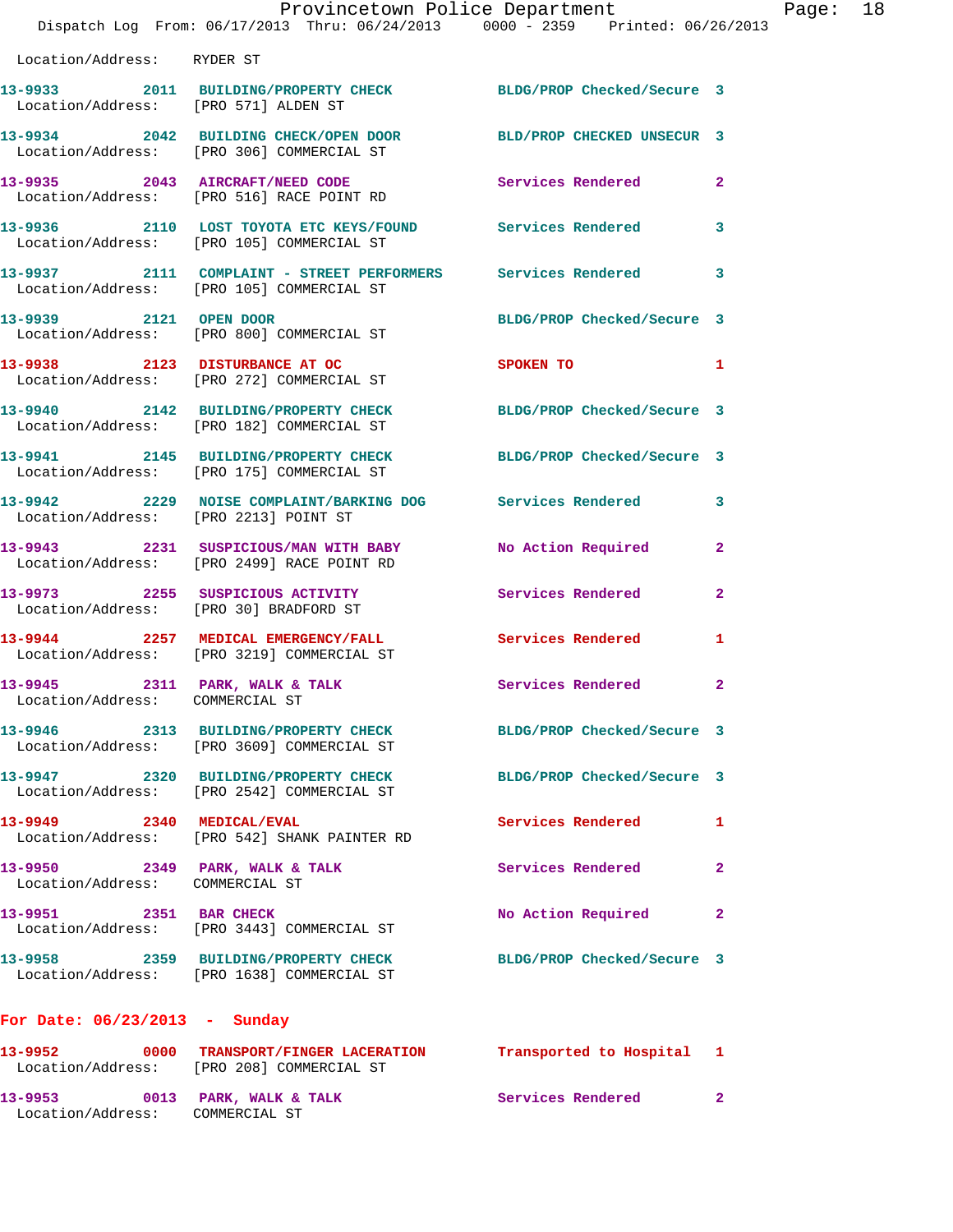|                                                              | Provincetown Police Department The Page: 19<br>Dispatch Log From: 06/17/2013 Thru: 06/24/2013 0000 - 2359 Printed: 06/26/2013 |                            |              |    |  |
|--------------------------------------------------------------|-------------------------------------------------------------------------------------------------------------------------------|----------------------------|--------------|----|--|
|                                                              | 13-9954 0031 BAR CHECK<br>Location/Address: [PRO 484] MASONIC PL                                                              | No Action Required 2       |              |    |  |
|                                                              | 13-9955 0031 BAR CHECK<br>Location/Address: [PRO 3236] COMMERCIAL ST                                                          | No Action Required         | $\mathbf{2}$ |    |  |
|                                                              | 13-9956 0032 BAR CHECK<br>Location/Address: [PRO 208] COMMERCIAL ST                                                           | No Action Required         | $\mathbf{2}$ |    |  |
|                                                              | 13-9957 0035 ASSIST TPD WITH BT Services Rendered<br>Location/Address: [PRO 542] SHANK PAINTER RD                             |                            | $\mathbf{3}$ |    |  |
|                                                              | 13-9959 0041 LOBBY TRAFFIC LOG<br>Location/Address: [PRO 542] SHANK PAINTER RD                                                | Services Rendered 2        |              | 24 |  |
|                                                              | 13-9960 0046 BAR CHECK<br>Location/Address: [PRO 399] COMMERCIAL ST                                                           | No Action Required         | $\mathbf{2}$ |    |  |
|                                                              | 13-9961 0047 BAR CHECK<br>Location/Address: [PRO 2737] COMMERCIAL ST                                                          | No Action Required         | $\mathbf{2}$ |    |  |
|                                                              | 13-9962 0055 BUILDING/PROPERTY CHECK BLDG/PROP Checked/Secure 3<br>Location/Address: [PRO 1778] SHANKPAINTER RD               |                            |              |    |  |
|                                                              | 13-9963 0106 PARK, WALK & TALK 3 Services Rendered 2<br>Location/Address: [PRO 165] COMMERCIAL ST                             |                            |              |    |  |
|                                                              | 13-9964 0111 MV OBSERVANCE / ASSIGNMENT Services Rendered<br>Location/Address: RYDER ST + COMMERCIAL ST                       |                            | 3            |    |  |
|                                                              | 13-9965 0114 VERBAL 89/4A<br>Location/Address: [PRO 3430] COMMERCIAL ST                                                       | <b>VERBAL WARNING</b>      | 3            |    |  |
|                                                              | 13-9966 0117 VERBAL 89/11<br>Location/Address: [PRO 37] BRADFORD ST                                                           | <b>VERBAL WARNING</b>      | 3            |    |  |
|                                                              | 13-9967 0117 DISTURBANCE/POSSIBLE FIGHT GONE ON ARRIVAL<br>Location/Address: [PRO 208] COMMERCIAL ST                          |                            | 1            |    |  |
|                                                              | 13-9968      0118  911/DISTURBANCE<br>Location/Address:   [PRO 2704]COMMERCIAL ST                                             | <b>GONE ON ARRIVAL</b>     | 1            |    |  |
|                                                              | 13-9969 0130 VERBAL 90/17<br>Location/Address: [PRO 296] COMMERCIAL ST                                                        | <b>VERBAL WARNING</b>      |              |    |  |
| 13-9970 0145 MV STOP                                         | Location/Address: [PRO 606] CONWELL ST                                                                                        | Services Rendered          | 3            |    |  |
|                                                              | 13-9971 0150 VERBAL - STOPPED IN STREET WERBAL WARNING<br>Location/Address: [PRO 3313] STANDISH ST                            |                            | 3            |    |  |
|                                                              | 13-10007 0300 BIKE GRANT<br>Location/Address: [PRO 542] SHANK PAINTER RD                                                      | <b>Services Rendered</b>   | $\mathbf{2}$ |    |  |
|                                                              | 13-9974 0507 BUILDING/PROPERTY CHECK BLDG/PROP Checked/Secure 3<br>Location/Address: [PRO 530] SHANKPAINTER RD                |                            |              |    |  |
| Location/Address: [PRO 29] ALDEN ST                          | 13-9975 0517 BUILDING/PROPERTY CHECK                                                                                          | BLDG/PROP Checked/Secure 3 |              |    |  |
|                                                              | 13-9976 0537 BUILDING/PROPERTY CHECK BLDG/PROP Checked/Secure 3<br>Location/Address: [PRO 440] HARRY KEMP WAY                 |                            |              |    |  |
|                                                              | 13-9977 0723 FOUND LICENSE<br>Location/Address: [PRO 542] SHANK PAINTER RD                                                    | No Action Required         | 3            |    |  |
| Location/Address: [PRO 2521] ROUTE 6                         | 13-9978 0804 MV OBSERVANCE / ASSIGNMENT Services Rendered                                                                     |                            | 3            |    |  |
| 13-9979 0808 MV STOP<br>Location/Address: [PRO 2513] ROUTE 6 |                                                                                                                               | <b>VERBAL WARNING</b>      | 3            |    |  |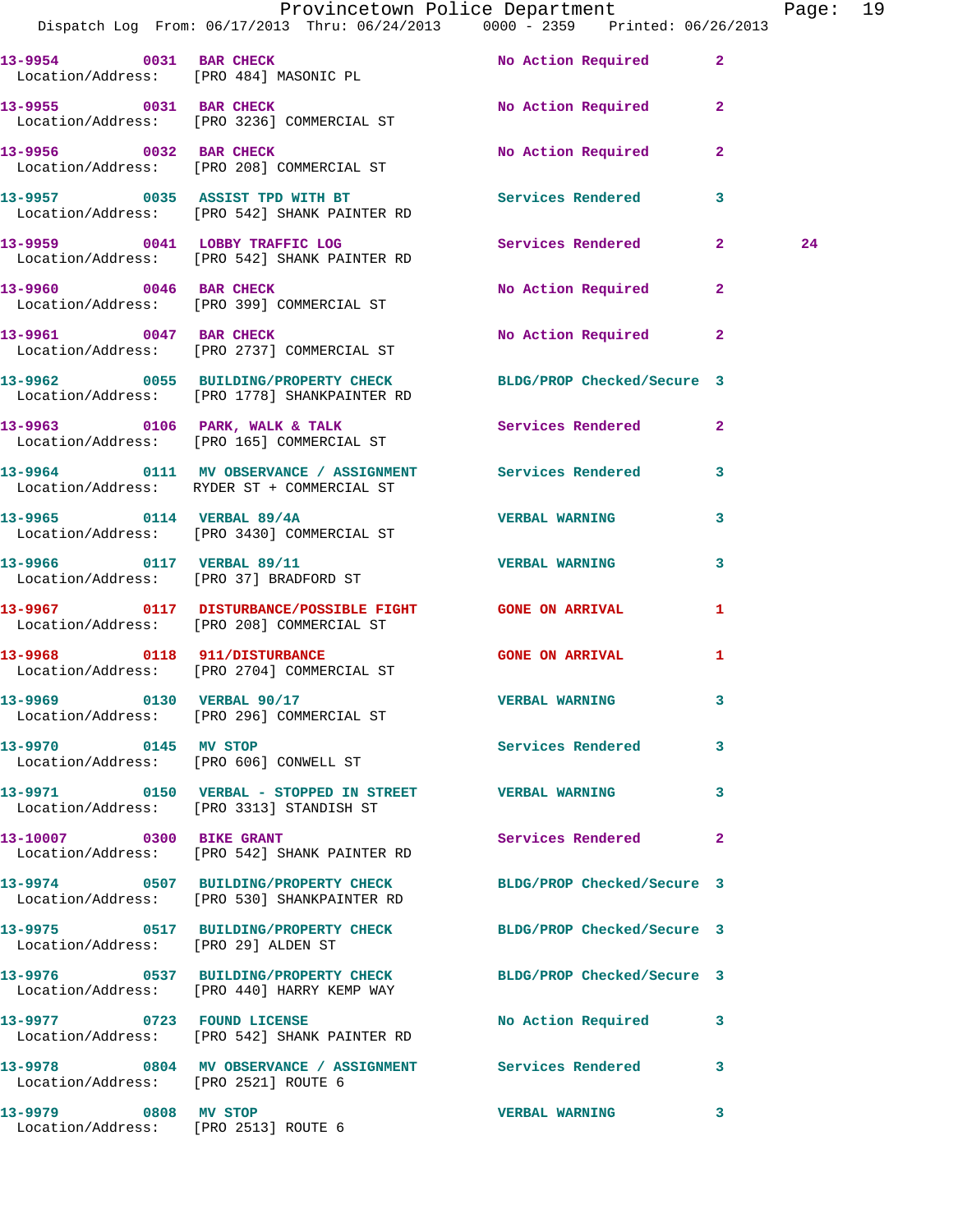**13-9981 0919 BUILDING/PROPERTY CHECK Services Rendered 3**  Location/Address: [PRO 391] COMMERCIAL ST **13-9983 0941 MV OBSERVANCE / ASSIGNMENT Services Rendered 3**  Location/Address: [PRO 2521] ROUTE 6 **13-9984** 1017 REASSURANCE CHECK SPOKEN TO 3 Location/Address: [PRO 3632] COMMERCIAL ST 13-9985 1032 PARK, WALK & TALK **No Action Required**  Location/Address: [PRO 175] COMMERCIAL ST **13-9986 1046 MINOR MVA Services Rendered 1**  Location/Address: [PRO 3456] RYDER ST EXT **13-9987 1103 MEDICAL EMERGENCY Transported to Hospital 1 3**  Location/Address: [PRO 1997] COMMERCIAL ST **13-9988 1115 ON SCHOOL PREMISES No Action Required 3**  Location/Address: [PRO 569] WINSLOW ST **13-9989 1127 FOUND DEBIT CARD Services Rendered 3**  Location/Address: [PRO 542] SHANK PAINTER RD **13-9990 1146 EXCESSIVE SPEED SPOKEN TO 2**  Location/Address: OAK DR **13-9991 1155 PARKING COMPLAINT Citation/Warning Issued 3**  Location/Address: W VINE ST + COMMERCIAL ST **13-9992 1201 LARCENY OF A CELL PHONE Investigated 2**  Location/Address: [PRO 3430] COMMERCIAL ST **13-9993 1329 MEDICAL EMERGENCY PATIENT REFUSAL 1**  Location/Address: [PRO 542] SHANK PAINTER RD **13-9994 1405 BIKE ACCIDENT Services Rendered 2 2**  Location/Address: [PRO 1909] COMMERCIAL ST **13-9995 1419 VAGRANCY COMPLAINT FOLLOW UP 3**  Location/Address: HOWLAND ST 13-9996 1553 FIRE UNDER CABRALS PIER Services Rendered 1 Location/Address: [PRO 433] RYDER ST EXT 13-9997 1558 MEDICAL EMERGENCY **12-9997 11-12-20 Services Rendered** 1 Location/Address: [PRO 2622] COMMERCIAL ST **13-9998 1616 LOST CALIFORNIA DRIVER'S LICEN Services Rendered 3**  Location/Address: [PRO 542] SHANK PAINTER RD **13-9999 1628 BUILDING/PROPERTY CHECK BLDG/PROP Checked/Secure 3**  Location/Address: [PRO 571] ALDEN ST **13-10000 1643 COMPLAINT - STREET PERFORMERS No Action Required 3**  Location/Address: [PRO 3167] COMMERCIAL ST **13-10001 1646 OFFICER SAFETY "CAUTION" Services Rendered 3 13-10002 1727 BUILDING/PROPERTY CHECK BLDG/PROP Checked/Secure 3**  Location/Address: [PRO 3318] CEMETERY RD 13-10004 1759 RANGERS FOUND WALLET **13-10004** Services Rendered 3 Location/Address: [PRO 517] RACE POINT RD **13-10006 1832 MEDICAL EMERGENCY Transported to Hospital 1**  Location/Address: [PRO 1012] NELSON AVE

**13-10008 1858 911 GENERAL No Action Required 1**  Location/Address: [PRO 542] SHANK PAINTER RD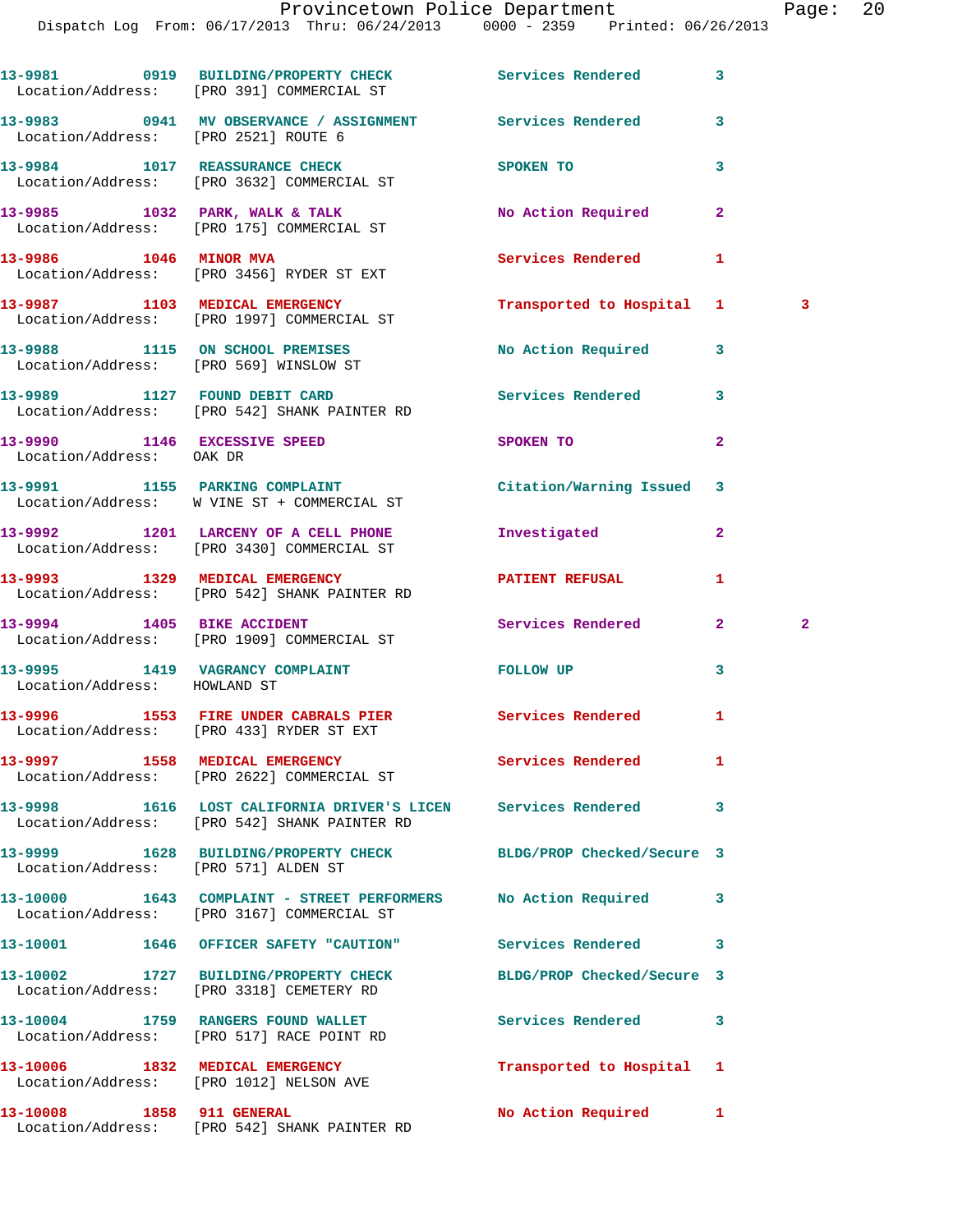| 13-10009 1936 MV STOP<br>Location/Address: [PRO 2513] ROUTE 6                      |                                                                                                     | Citation/Warning Issued 3  |                |
|------------------------------------------------------------------------------------|-----------------------------------------------------------------------------------------------------|----------------------------|----------------|
| 13-10010 1936 MEDICAL EMERGENCY<br>Location/Address: COMMERCIAL ST                 |                                                                                                     | Services Rendered          | 1              |
| 13-10011 1937 ASSAULT<br>Location/Address: RYDER ST<br>Refer To Field Int: 13-5-FI |                                                                                                     | Investigated               | 1              |
| 13-10012 1955 ANIMAL CALL                                                          | Location/Address: [PRO 542] SHANK PAINTER RD                                                        | Services Rendered          | $\overline{2}$ |
|                                                                                    | 13-10013 2041 NOISE COMPLAINT<br>Location/Address: [PRO 306] COMMERCIAL ST                          | SPOKEN TO                  | 3              |
|                                                                                    | 13-10014 2102 BUILDING/PROPERTY CHECK<br>Location/Address: [PRO 530] SHANKPAINTER RD                | BLDG/PROP Checked/Secure 3 |                |
|                                                                                    | 13-10015 2107 BUILDING/PROPERTY CHECK<br>Location/Address: [PRO 2898] JEROME SMITH RD               | BLDG/PROP Checked/Secure 3 |                |
|                                                                                    | 13-10016 2116 BUILDING/PROPERTY CHECK<br>Location/Address: [PRO 1778] SHANKPAINTER RD               | BLDG/PROP Checked/Secure 3 |                |
|                                                                                    | 13-10017 2118 MV ACCIDENT/PAST<br>Location/Address: [PRO 542] SHANK PAINTER RD                      | Services Rendered          | 1              |
| 13-10018 2126 MV STOP                                                              | Location/Address: HOWLAND ST + CONWELL ST                                                           | <b>VERBAL WARNING</b>      | 3              |
| 13-10019 2129 MV STOP                                                              | Location/Address: BRADFORD ST + JOHNSON ST                                                          | <b>VERBAL WARNING</b>      | 3              |
| 13-10020 2144 NOISE COMPLAINT                                                      | Location/Address: [PRO 306] COMMERCIAL ST                                                           | <b>GONE ON ARRIVAL</b>     | 3              |
|                                                                                    | 13-10021 2153 BUILDING/PROPERTY CHECK<br>Location/Address: [PRO 3609] COMMERCIAL ST                 | BLDG/PROP Checked/Secure 3 |                |
|                                                                                    | 13-10022 2204 BUILDING/PROPERTY CHECK<br>Location/Address: [PRO 2543] MACMILLAN WHARF               | BLDG/PROP Checked/Secure 3 |                |
| 13-10023 2212 PARK, WALK & TALK<br>Location: CENTER ROAM                           |                                                                                                     | No Action Required 2       |                |
| 13-10024 2225 ASSIST CITIZEN                                                       | Location/Address: [PRO 542] SHANK PAINTER RD                                                        | No Action Required         | 3              |
|                                                                                    | 13-10025 2238 DOMESTIC DISTURBANCE/ASSAULT Unfounded<br>Location/Address: STANDISH ST + BRADFORD ST |                            | $\mathbf{1}$   |
| 13-10026 2306 MV COMPLAINT                                                         | Location/Address: [PRO 542] SHANK PAINTER RD                                                        | No Action Required         | $\mathbf{2}$   |
|                                                                                    | 13-10027 2306 BUILDING/PROPERTY CHECK<br>Location/Address: [PRO 1638] COMMERCIAL ST                 | BLDG/PROP Checked/Secure 3 |                |
| 13-10028 2316 ANIMAL CALL<br>Location/Address: [PRO 521] ROUTE 6                   |                                                                                                     | No Action Required         | $\overline{2}$ |
|                                                                                    | 13-10029 2333 SUSPICIOUS ACTIVITY<br>Location/Address: [PRO 1178] PLEASANT ST                       | Could Not Locate           | $\mathbf{2}$   |
|                                                                                    |                                                                                                     |                            |                |

## **For Date: 06/24/2013 - Monday**

| 13-10030          | 0018 LOBBY TRAFFIC         | Services Rendered |  |
|-------------------|----------------------------|-------------------|--|
| Location/Address: | [PRO 542] SHANK PAINTER RD |                   |  |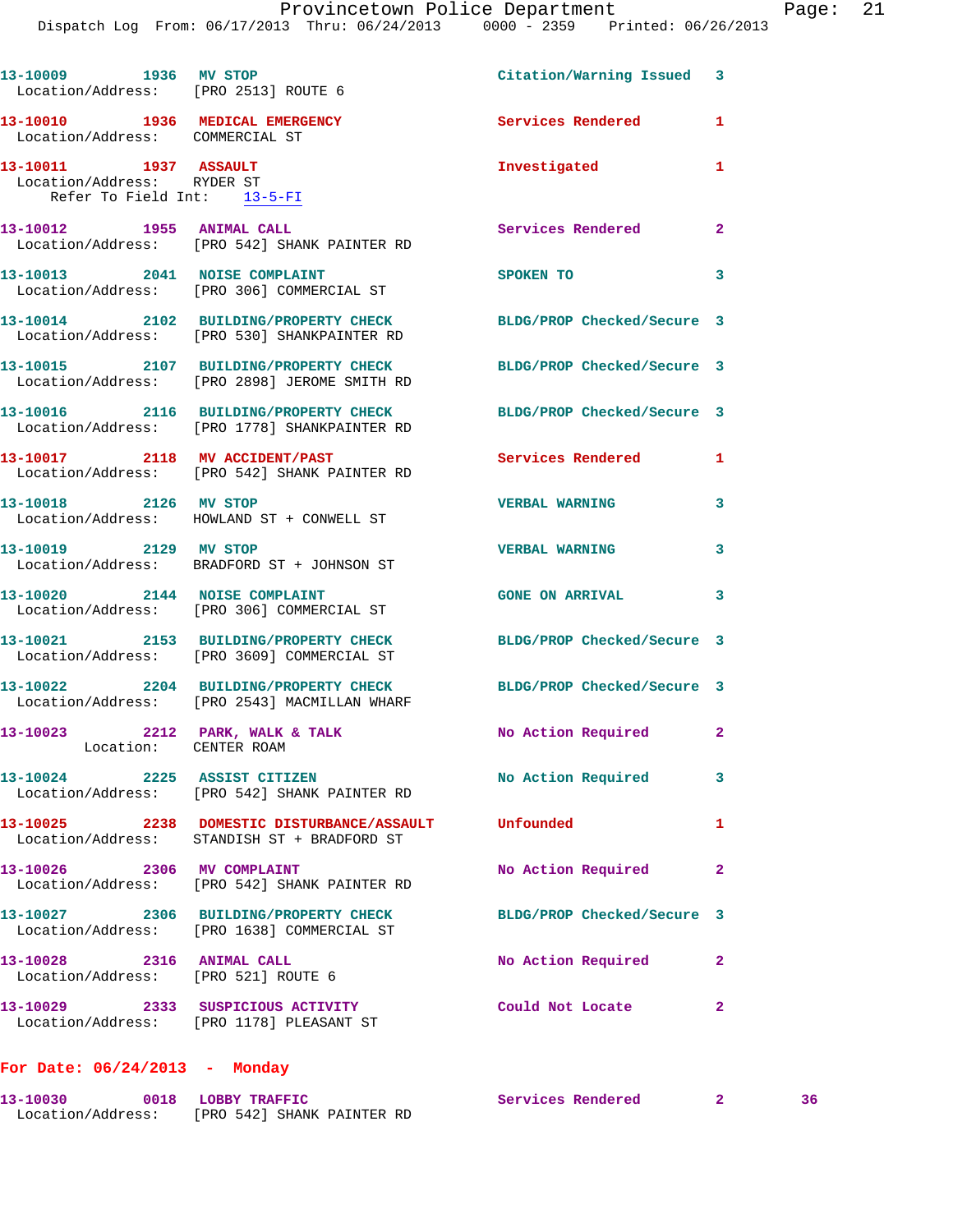|                                        | Provincetown Police Department<br>Dispatch Log From: 06/17/2013 Thru: 06/24/2013 0000 - 2359 Printed: 06/26/2013                          |                            |              | Page: 22 |  |
|----------------------------------------|-------------------------------------------------------------------------------------------------------------------------------------------|----------------------------|--------------|----------|--|
|                                        | 13-10031 0021 MV OBSERVANCE / ASSIGNMENT No Action Required 3<br>Location/Address: STANDISH ST + BRADFORD ST                              |                            |              |          |  |
| Location/Address: [PRO 444] HIGH POLE  | 13-10032 0026 BUILDING/PROPERTY CHECK BLDG/PROP Checked/Secure 3                                                                          |                            |              |          |  |
|                                        | 13-10033 0037 MV STOP<br>Location/Address: CARVER ST + BRADFORD ST                                                                        | VERBAL WARNING 3           |              |          |  |
| Location/Address: [PRO 3287] ROUTE 6   | 13-10034 0048 BUILDING/PROPERTY CHECK BLDG/PROP Checked/Secure 3                                                                          |                            |              |          |  |
|                                        | 13-10035      0050   PARK, WALK & TALK<br>Location:   [PRO 3431] LOPES SQUARE                                                             | No Action Required 2       |              |          |  |
|                                        | 13-10036 0110 WMS CHECK<br>Location/Address: [PRO 542] SHANK PAINTER RD                                                                   | No Action Required 3       |              |          |  |
|                                        | 13-10037 0115 ANIMAL CALL<br>Location/Address: [PRO 1894] WINSLOW ST                                                                      | No Action Required 2       |              |          |  |
|                                        | 13-10038 0126 MV OBSERVANCE / ASSIGNMENT Services Rendered 3<br>Location/Address: HIGH POLE HL + BRADFORD ST                              |                            |              |          |  |
|                                        | 13-10039 0147 BUILDING/PROPERTY CHECK BLDG/PROP Checked/Secure 3<br>Location/Address: [PRO 488] MAYFLOWER AVE                             |                            |              |          |  |
|                                        | 13-10040   0154   PARKING COMPLAINT / GENERAL   Citation/Warning Issued 3<br>Location/Address: [PRO 518] RACE POINT RD + SEASHORE PARK DR |                            |              |          |  |
|                                        | 13-10041 0158 BUILDING/PROPERTY CHECK BLDG/PROP Checked/Secure 3<br>Location/Address: [PRO 569] WINSLOW ST                                |                            |              |          |  |
|                                        | 13-10042 0201 BUILDING/PROPERTY CHECK BLDG/PROP Checked/Secure 3<br>Location/Address: [PRO 516] RACE POINT RD                             |                            |              |          |  |
|                                        | 13-10043 0211 BUILDING/PROPERTY CHECK BLDG/PROP Checked/Secure 3<br>Location/Address: [PRO 16] BRADFORD ST                                |                            |              |          |  |
|                                        | 13-10044 0351 BUILDING/PROPERTY CHECK BLDG/PROP Checked/Secure 3<br>Location/Address: [PRO 175] COMMERCIAL ST                             |                            |              |          |  |
| Location/Address: [PRO 3259] MACMILLAN | 13-10045 0353 BUILDING/PROPERTY CHECK                                                                                                     | BLDG/PROP Checked/Secure 3 |              |          |  |
| Location/Address: RYDER ST             | 13-10046 0358 PARKING COMPLAINT / GENERAL Services Rendered                                                                               |                            | $\mathbf{3}$ |          |  |
| Location/Address: [TRU] SHORE RD       | 13-10047 0403 ASSIST AGENCY / MUTUAL AID Services Rendered 3                                                                              |                            |              |          |  |
| 13-10048 0457 MV STOP                  | Location/Address: [PRO 33] BRADFORD ST                                                                                                    | <b>VERBAL WARNING</b>      | 3            |          |  |
|                                        | 13-10049 0528 MV OBSERVANCE / ASSIGNMENT Services Rendered 3<br>Location/Address: PROVINCE RD + SHANK PAINTER RD                          |                            |              |          |  |
|                                        | 13-10050 0556 BUILDING/PROPERTY CHECK<br>Location/Address: [PRO 530] SHANKPAINTER RD                                                      | BLDG/PROP Checked/Secure 3 |              |          |  |
|                                        | 13-10051 0613 SPEED DOLLY DEPLOYED<br>Location/Address: CONWELL ST + CEMETERY RD                                                          | No Action Required 3       |              |          |  |
|                                        | 13-10052 0800 MEDICAL EMERGENCY<br>Location/Address: [PRO 3596] COMMERCIAL ST                                                             | Transported to Hospital 1  |              | 1        |  |
| 13-10054 0819 PROPERTY DAMAGE          | Location/Address: [PRO 516] RACE POINT RD                                                                                                 | Services Rendered 3        |              |          |  |
|                                        |                                                                                                                                           |                            |              |          |  |

Location/Address: [PRO 542] SHANK PAINTER RD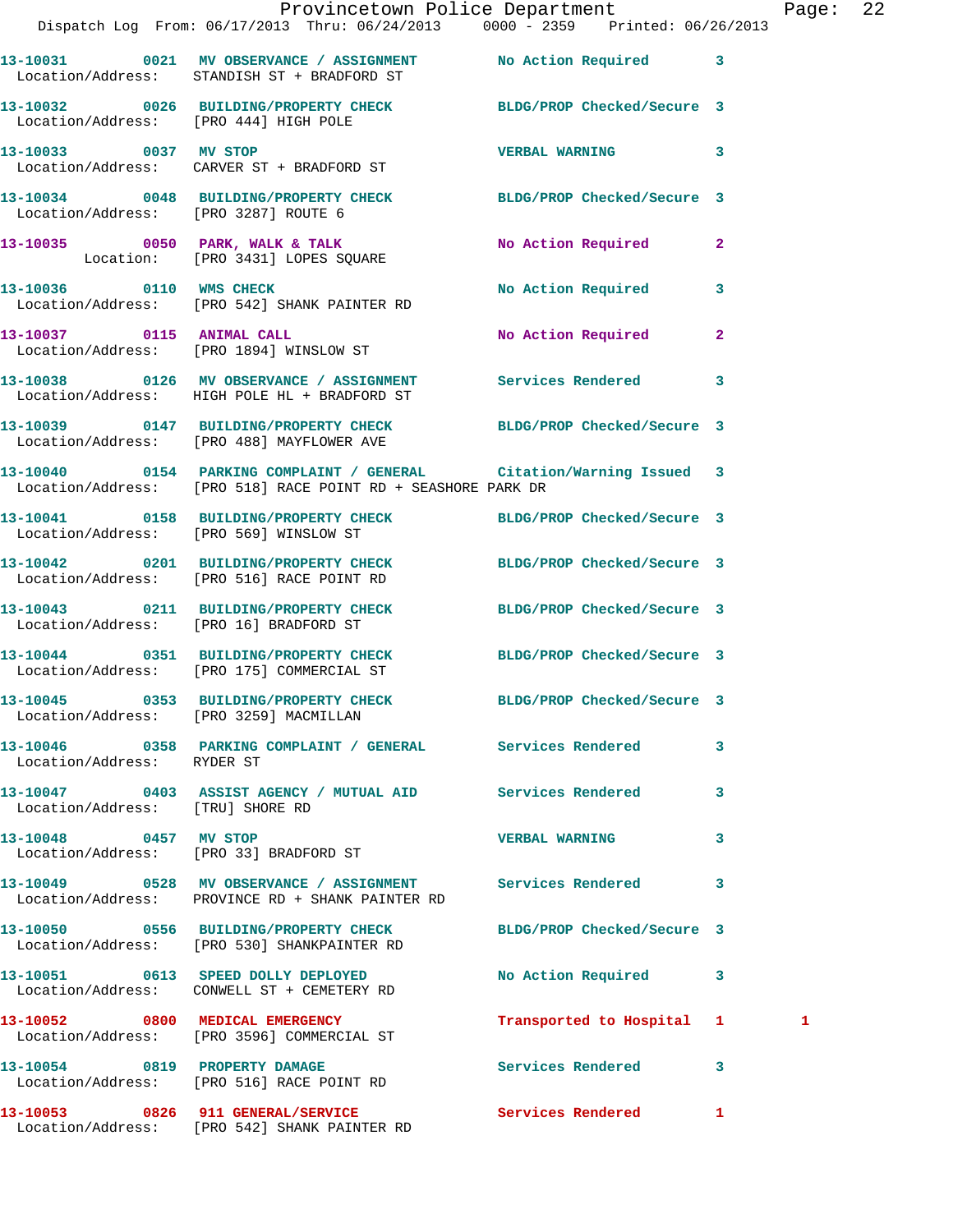|                           | 13-10055 0904 MV ACCIDENT<br>Location/Address: [PRO 747] BRADFORD ST<br>Refer To Accident: 13-33-AC                | Services Rendered          | -1             |    |
|---------------------------|--------------------------------------------------------------------------------------------------------------------|----------------------------|----------------|----|
|                           | 13-10056 0927 DEAD SEAL<br>Location/Address: [PRO 1233] COMMERCIAL ST                                              | Services Rendered          | $\mathbf{2}$   |    |
|                           | 13-10057 0929 ASSIST AGENCY / MUTUAL AID Services Rendered<br>Location/Address: [PRO 101] COMMERCIAL ST            |                            | 3              |    |
|                           | 13-10058 1013 DOG PARK COMPLAINT Services Rendered<br>Location/Address: [PRO 3287] ROUTE 6                         |                            | $\mathbf{2}$   |    |
|                           | 13-10059 1023 PARKING COMPLAINT / GENERAL Services Rendered<br>Location/Address: [PRO 588] SHANK PAINTER RD        |                            | 3              |    |
|                           | 13-10061 1052 PARKING COMPLAINT / GENERAL BLDG/PROP Checked/Secure 3<br>Location/Address: COMMERCIAL ST + RYDER ST |                            |                |    |
|                           | 13-10062 1128 PARKING COMPLAINT / GENERAL GONE ON ARRIVAL<br>Location/Address: [PRO 147] COMMERCIAL ST             |                            | 3              |    |
|                           | 13-10064 1136 PARKING COMPLAINT / GENERAL Services Rendered<br>Location/Address: [PRO 1509] BRADFORD ST            |                            | 3              |    |
|                           | 13-10065 1138 911/ABANDONED<br>Location/Address: [PRO 440] HARRY KEMP WAY                                          | SPOKEN TO                  | 1              |    |
|                           | 13-10066 1146 MV ACCIDENT<br>Location/Address: COMMERCIAL ST + CONWAY ST                                           | <b>Services Rendered</b>   | 1              |    |
|                           | 13-10067 1147 FLIGHT COVERAGE<br>Location/Address: [PRO 516] RACE POINT RD                                         | Services Rendered          | $\mathbf{2}$   |    |
| 13-10068 1240 MV ACCIDENT | Location/Address: [PRO 3296] SHANK PAINTER RD                                                                      | Services Rendered          | 1              |    |
|                           | 13-10070 1313 MEDICAL EMERGENCY<br>Location/Address: [PRO 379] COMMERCIAL ST                                       | <b>PATIENT REFUSAL</b>     | $\mathbf{1}$   |    |
|                           | 13-10071 1406 MEDICAL EMERGENCY<br>Location/Address: [PRO 440] HARRY KEMP WAY                                      | Transported to Hospital 1  |                |    |
|                           | 13-10072 1502 MEDICAL EMERGENCY<br>Location/Address: [PRO 440] HARRY KEMP WAY                                      | Transported to Hospital 1  |                |    |
|                           | 13-10073 1548 PARK, WALK & TALK<br>Location/Address: [PRO 182] COMMERCIAL ST                                       | Services Rendered          | $\mathbf{2}$   |    |
|                           | 13-10074 1632 PERSON FELL FROM PIER<br>Location/Address: [PRO 2543] MACMILLAN WHARF                                | Transported to Hospital 1  |                | 11 |
|                           | 13-10075 1709 FOUND BAG/PINK SWEATSHIRT/RETU Services Rendered<br>Location/Address: [PRO 542] SHANK PAINTER RD     |                            | 3              |    |
|                           | 13-10077 1816 PARK, WALK & TALK<br>Location/Address: [PRO 105] COMMERCIAL ST                                       | Services Rendered          | $\overline{a}$ |    |
|                           | 13-10078 1817 BUILDING/PROPERTY CHECK<br>Location/Address: [PRO 3287] ROUTE 6                                      | BLDG/PROP Checked/Secure 3 |                |    |
|                           | 13-10079 1833 FOUND WALLET/RETURNED<br>Location/Address: [PRO 2020] COMMERCIAL ST                                  | <b>Services Rendered</b>   | 3              |    |
|                           | 13-10080 1951 FOUND CREDIT CARD<br>Location/Address: [PRO 542] SHANK PAINTER RD                                    | <b>Services Rendered</b>   | 3              |    |
|                           | 13-10081 2004 BUILDING/PROPERTY CHECK BLDG/PROP Checked/Secure 3<br>Location/Address: [PRO 571] ALDEN ST           |                            |                |    |